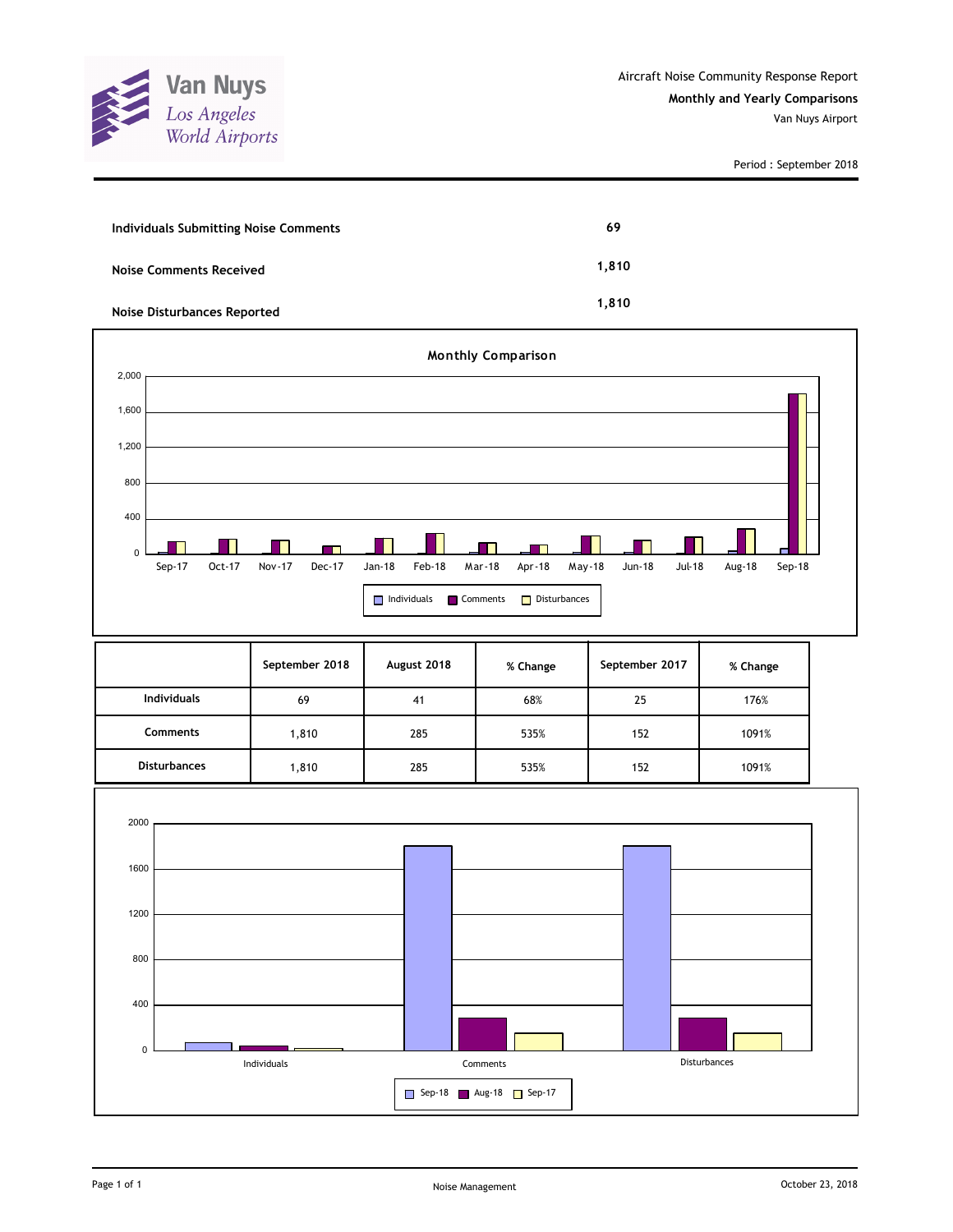![](_page_1_Picture_0.jpeg)

Period : September 2018

|                     | Day<br>$(7:00 \text{ am} - 7:00 \text{ pm})$ | Evening<br>$(7:00 \text{ pm} - 10:00 \text{ pm})$ | <b>Night</b><br>$(10:00 \text{ pm} - 7:00 \text{ am})$ |
|---------------------|----------------------------------------------|---------------------------------------------------|--------------------------------------------------------|
| <b>Comments</b>     | 1,411                                        | 213                                               | 186                                                    |
| <b>Disturbances</b> | 1,444                                        | 203                                               | 163                                                    |

![](_page_1_Figure_4.jpeg)

![](_page_1_Figure_5.jpeg)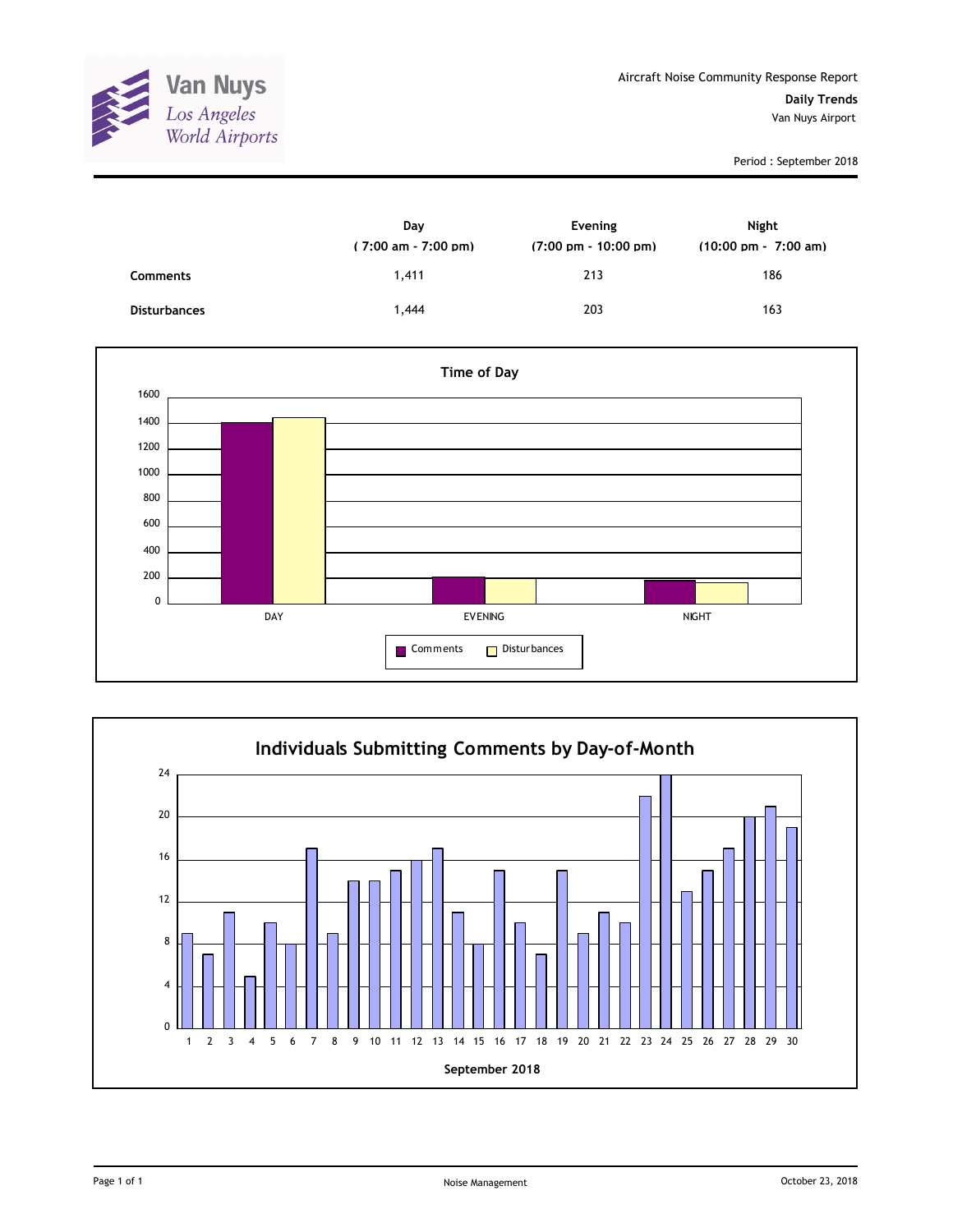![](_page_2_Picture_0.jpeg)

Aircraft Noise Community Response Report **Comment Distribution by City and Individual** Van Nuys Airport

Period : September 2018

| City                 | Individuals    | Comments       | Percentage of Comments**                                    |  |
|----------------------|----------------|----------------|-------------------------------------------------------------|--|
| <b>Beverly Hills</b> | 1              | $\mathbf{1}$   | $< 1\%$                                                     |  |
| Encino               | 5              | 27             | $1\%$                                                       |  |
| Granada Hills        | $\overline{2}$ | 127            | $7\%$                                                       |  |
| Lake Balboa          | $\overline{2}$ | 3              | $< 1\%$                                                     |  |
| Los Angeles          | $\overline{2}$ | $\overline{2}$ | $< 1\%$                                                     |  |
| Newbury Park         | 1              | $\mathbf 1$    | $~1\%$                                                      |  |
| North Hills          | 2              | 15             | $~1\%$                                                      |  |
| North Hollywood      | 3              | 18             | $< 1\%$                                                     |  |
| Northridge           | $\overline{2}$ | 4              | $~1\%$                                                      |  |
| Santa Clarita        | 1              | $\mathbf{1}$   | $~1\%$                                                      |  |
| Sherman Oaks         | 22             | 1311           | 72%                                                         |  |
| Studio City          | 17             | 290            | $16\%$                                                      |  |
| Van Nuys             | 9              | $10\,$         | $~1\%$                                                      |  |
| <b>TOTAL</b>         | 69             | 1810           | 90 100<br>0<br>50<br>10<br>20<br>30<br>40<br>60<br>70<br>80 |  |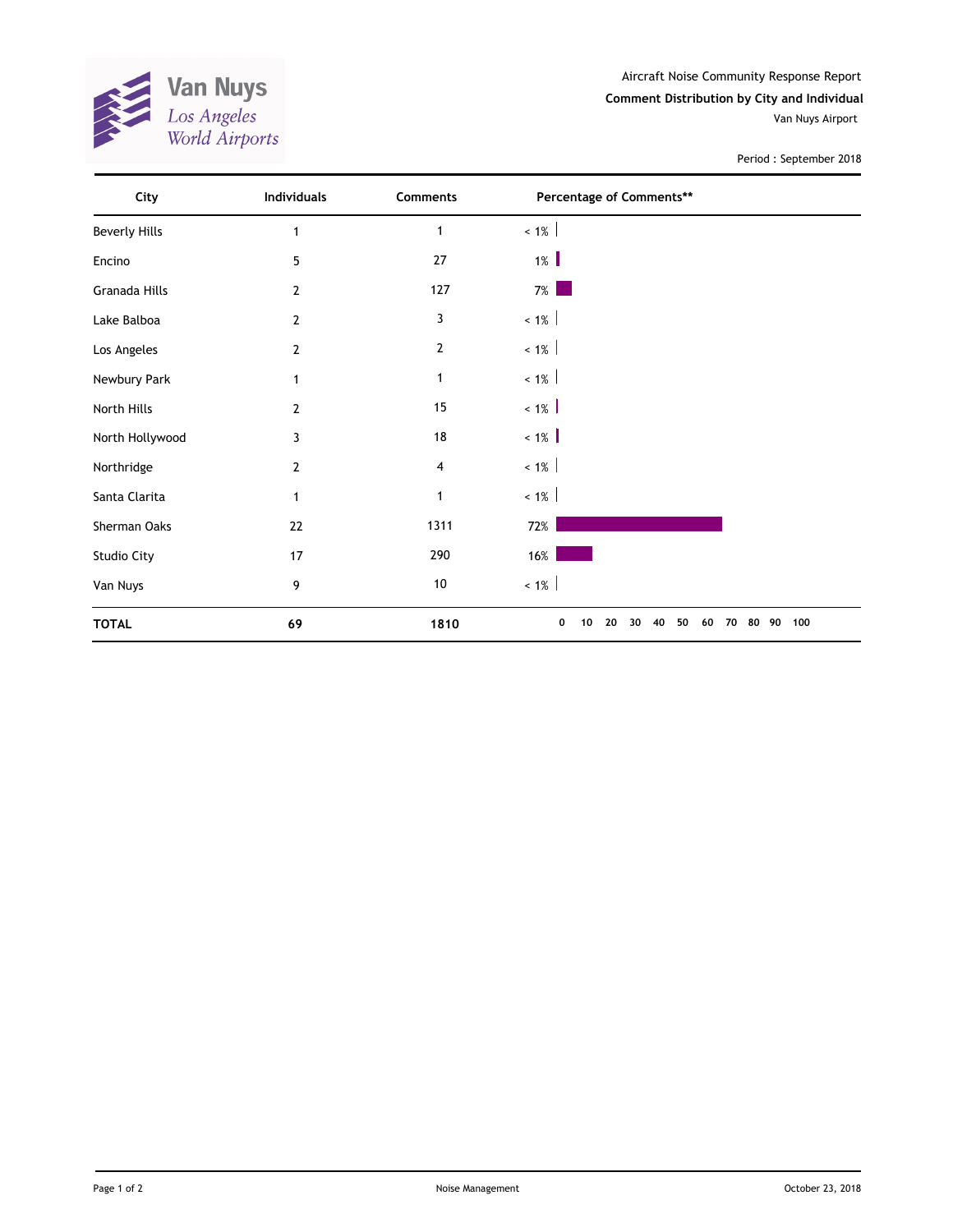![](_page_3_Picture_0.jpeg)

Aircraft Noise Community Response Report **Comment Distribution by City and Individual**

Van Nuys Airport

Period : September 2018

| Individuals                           | Comments | Percentage of Comments**                           |  |
|---------------------------------------|----------|----------------------------------------------------|--|
| *One Individual (Sherman Oaks)        | 267      | 15%                                                |  |
| *One Individual (Sherman Oaks)        | 209      | 12%                                                |  |
| *One Individual (Sherman Oaks)        | 183      | 10%                                                |  |
| *One Individual (Granada Hills)       | 126      | 7%                                                 |  |
| *One Individual (Sherman Oaks)        | 113      | $6\%$                                              |  |
| *One Individual (Sherman Oaks)        | 109      | $6\%$                                              |  |
| *One Individual (Studio City)         | 94       | $5%$                                               |  |
| *One Individual (Sherman Oaks)        | 72       | 4%                                                 |  |
| *One Individual (Sherman Oaks)        | 72       | 4%                                                 |  |
| *One Individual (Studio City)         | 69       | 4%                                                 |  |
| *One Individual (Sherman Oaks)        | 66       | 4%                                                 |  |
| *One Individual (Sherman Oaks)        | 60       | 3%                                                 |  |
| *One Individual (Sherman Oaks)        | 56       | 3%                                                 |  |
| *One Individual (Studio City)         | 38       | $2\%$                                              |  |
| *One Individual (Sherman Oaks)        | 37       | 2%                                                 |  |
| *One Individual (Sherman Oaks)        | 29       | 2%                                                 |  |
| *One Individual (Studio City)         | 27       | $1\%$                                              |  |
| *One Individual (Encino)              | 22       | $1\%$                                              |  |
| *One Individual (Studio City)         | 14       | 1%                                                 |  |
| *One Individual (North Hills)         | 13       | 1%                                                 |  |
| *One Individual (Sherman Oaks)        | 13       | 1%                                                 |  |
| *One Individual (Studio City)         | 13       | 1%                                                 |  |
| *One Individual (North Hollywood)     | 12       | 1%                                                 |  |
| *One Individual (Studio City)         | 9        | $0\%$                                              |  |
| *One Individual (Sherman Oaks)        | 8        | $0\%$                                              |  |
| *One Individual (Studio City)         | 6        | $0\%$                                              |  |
| Individuals Reporting 2 To 5 Comments | 46       | 3%                                                 |  |
| Individuals Reporting One Comment     | 27       | $1\%$                                              |  |
| <b>TOTAL</b><br>Individuals: 69       | 1810     | 0<br>30 40<br>50<br>60 70<br>80 90 100<br>10<br>20 |  |

\* One individual reporting 6 or more comments shown by city.

\*\* All percentages are rounded to the nearest whole number.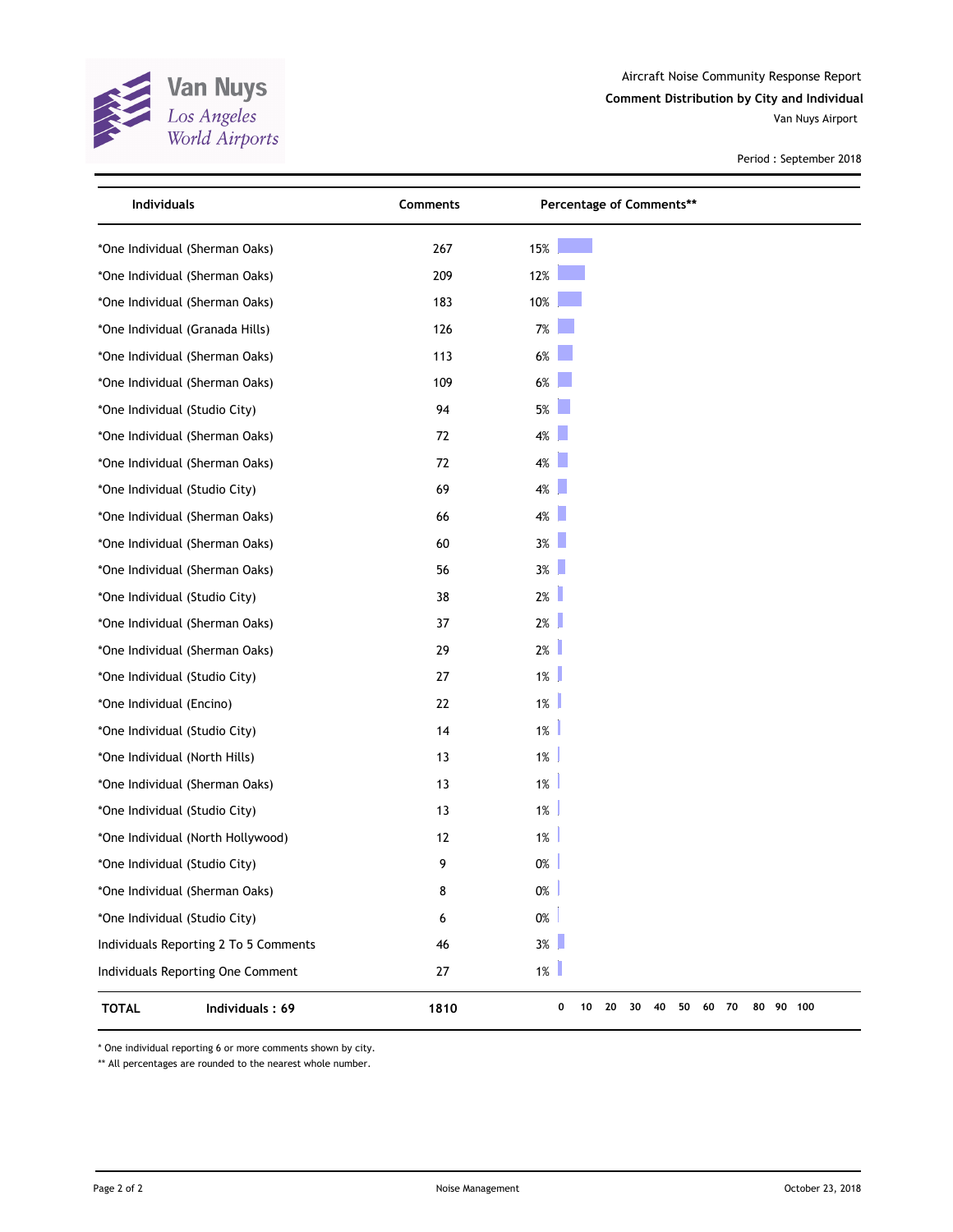![](_page_4_Picture_0.jpeg)

Van Nuys Airport

Period : September 2018

| Type of Disturbance*         | <b>Number of Comments</b> |
|------------------------------|---------------------------|
| Circling                     | 4                         |
| Flying over home             | 1638                      |
| Frequency of flights         | 23                        |
| Hovering                     | 5                         |
| Late night/early morning     | 37                        |
| Low flying                   | 46                        |
| Sustained noise (>5 minutes) | 1                         |
| Unusually loud               | 55                        |
| Vibration/rumbling           | 1                         |
| TOTAL                        | 1,810                     |

![](_page_4_Figure_5.jpeg)

Note: \* As reported by individuals.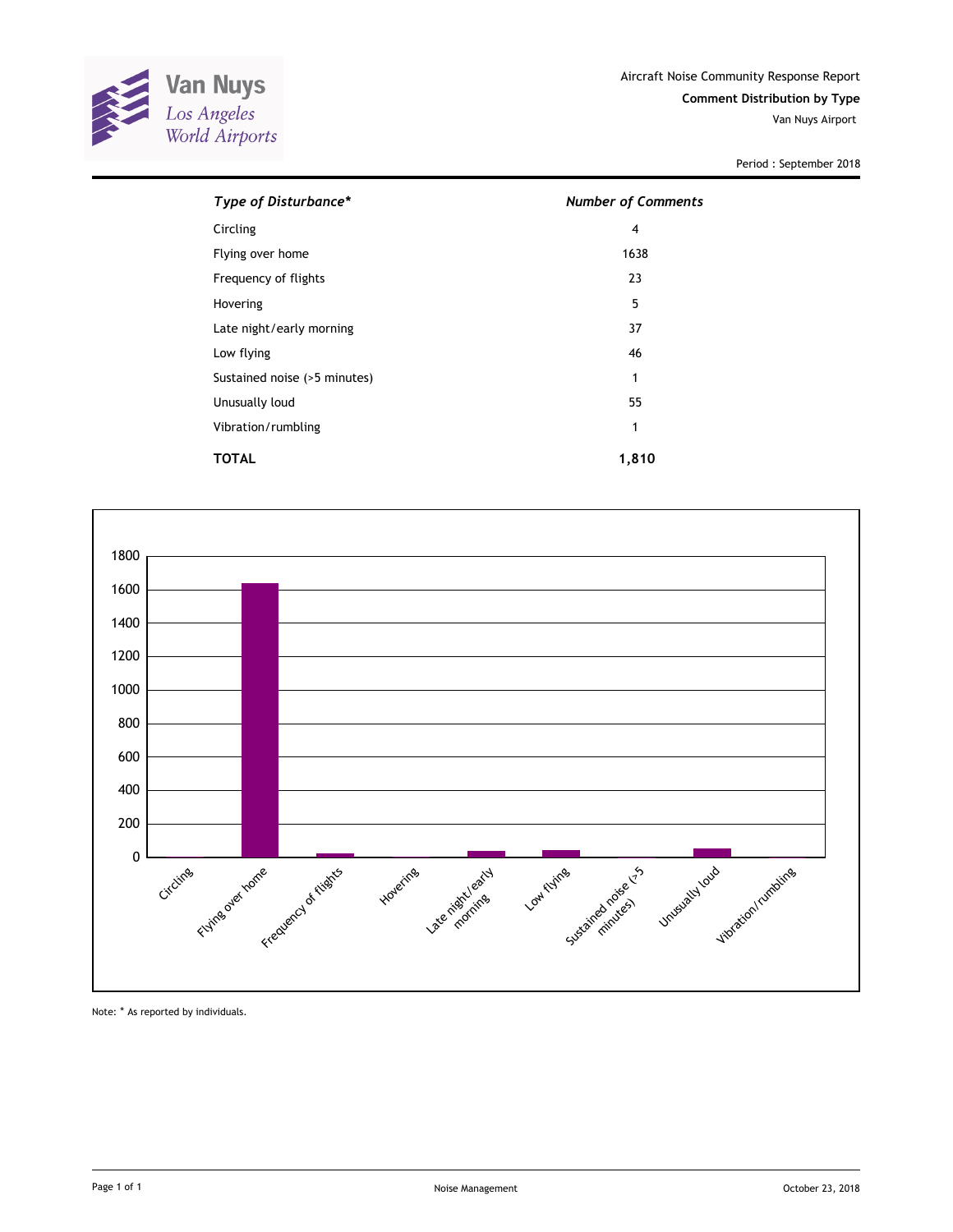![](_page_5_Picture_0.jpeg)

|           | Contact<br>Disturbance |           |           |                    |                  |                                                                                           |
|-----------|------------------------|-----------|-----------|--------------------|------------------|-------------------------------------------------------------------------------------------|
| Date      | Time                   | Date      | Time      | City               | Disturbance**    | <b>Findings</b>                                                                           |
| 9/01/2018 | $6:59$ am              | 9/01/2018 | $6:58$ am | Studio City        | Flying over home | The aircraft that you reported in September 2018 were departures from Van Nuys            |
|           |                        |           |           |                    |                  | Airport (VNY) under the control of Federal Aviation Administration (FAA) Air Traffic      |
|           |                        |           |           |                    |                  | Controllers (ATC). Your residence is subject to aircraft departing from VNY and           |
|           |                        |           |           |                    |                  | Hollywood-Burbank (BUR) airports following long-established FAA flight procedures         |
|           |                        |           |           |                    |                  | and/or recently updated departure procedures for VNY and BUR. Flight patterns and         |
|           |                        |           |           |                    |                  | altitudes for aircraft are determined by FAA procedures and navigational equipment.       |
|           |                        |           |           |                    |                  | These air routes are established to ensure flights, from various directions, receive safe |
|           |                        |           |           |                    |                  | separation while approaching and departing Los Angeles area airports. Lastly, please      |
|           |                        |           |           |                    |                  | note that LAWA does not have jurisdiction on aircraft in flight. The FAA has sole         |
|           |                        |           |           |                    |                  | authority over aircraft flight paths and altitudes.                                       |
| 9/01/2018 | $8:43$ am              | 9/01/2018 | 8:43 am   | <b>Studio City</b> | Flying over home | The aircraft that you reported in September 2018 were departures from Van Nuys            |
|           |                        |           |           |                    |                  | Airport (VNY) under the control of Federal Aviation Administration (FAA) Air Traffic      |
|           |                        |           |           |                    |                  | Controllers (ATC). Your residence is subject to aircraft departing from VNY and           |
|           |                        |           |           |                    |                  | Hollywood-Burbank (BUR) airports following long-established FAA flight procedures         |
|           |                        |           |           |                    |                  | and/or recently updated departure procedures for VNY and BUR. Flight patterns and         |
|           |                        |           |           |                    |                  | altitudes for aircraft are determined by FAA procedures and navigational equipment.       |
|           |                        |           |           |                    |                  | These air routes are established to ensure flights, from various directions, receive safe |
|           |                        |           |           |                    |                  | separation while approaching and departing Los Angeles area airports. Lastly, please      |
|           |                        |           |           |                    |                  | note that LAWA does not have jurisdiction on aircraft in flight. The FAA has sole         |
|           |                        |           |           |                    |                  | authority over aircraft flight paths and altitudes.                                       |
| 9/01/2018 | $2:32$ pm              | 9/01/2018 | $1:35$ pm | Studio City        | Flying over home | The aircraft that you reported in September 2018 were departures from Van Nuys            |
|           |                        |           |           |                    |                  | Airport (VNY) under the control of Federal Aviation Administration (FAA) Air Traffic      |
|           |                        |           |           |                    |                  | Controllers (ATC). Your residence is subject to aircraft departing from VNY and           |
|           |                        |           |           |                    |                  | Hollywood-Burbank (BUR) airports following long-established FAA flight procedures         |
|           |                        |           |           |                    |                  | and/or recently updated departure procedures for VNY and BUR. Flight patterns and         |
|           |                        |           |           |                    |                  | altitudes for aircraft are determined by FAA procedures and navigational equipment.       |
|           |                        |           |           |                    |                  | These air routes are established to ensure flights, from various directions, receive safe |
|           |                        |           |           |                    |                  | separation while approaching and departing Los Angeles area airports. Lastly, please      |
|           |                        |           |           |                    |                  |                                                                                           |

\* Comments exceeding monthly limit are not investigated and are not shown.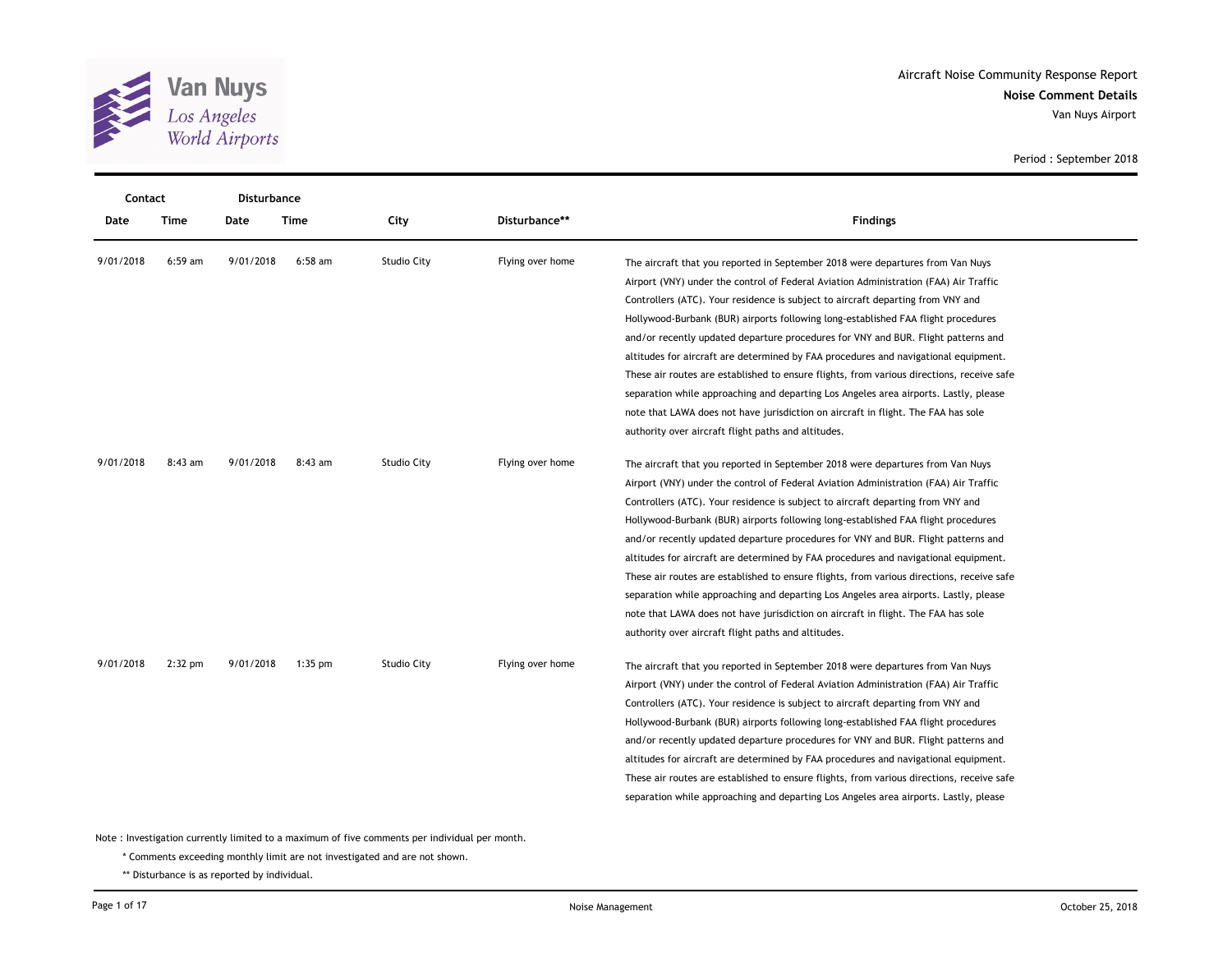| Contact   |           | Disturbance |                   |                 |                    |                                                                                                                                                                                                                                                                                                                                                                                                                                                                                                                                                                                                                                                                                                                                                                                                                                                                                                                                                                                                                                                                                                                                                                                                                                            |  |  |
|-----------|-----------|-------------|-------------------|-----------------|--------------------|--------------------------------------------------------------------------------------------------------------------------------------------------------------------------------------------------------------------------------------------------------------------------------------------------------------------------------------------------------------------------------------------------------------------------------------------------------------------------------------------------------------------------------------------------------------------------------------------------------------------------------------------------------------------------------------------------------------------------------------------------------------------------------------------------------------------------------------------------------------------------------------------------------------------------------------------------------------------------------------------------------------------------------------------------------------------------------------------------------------------------------------------------------------------------------------------------------------------------------------------|--|--|
| Date      | Time      | Date        | Time              | City            | <b>Disturbance</b> | <b>Findings</b>                                                                                                                                                                                                                                                                                                                                                                                                                                                                                                                                                                                                                                                                                                                                                                                                                                                                                                                                                                                                                                                                                                                                                                                                                            |  |  |
|           |           |             |                   |                 |                    | note that LAWA does not have jurisdiction on aircraft in flight. The FAA has sole<br>authority over aircraft flight paths and altitudes.                                                                                                                                                                                                                                                                                                                                                                                                                                                                                                                                                                                                                                                                                                                                                                                                                                                                                                                                                                                                                                                                                                   |  |  |
| 9/01/2018 | $9:37$ pm | 9/01/2018   | $9:35 \text{ pm}$ | Granada Hills   | Flying over home   | The aircraft you reported in September 2018 were arrivals to Van Nuys Airport (VNY)<br>Runway 16R. The arrivals were conducted under the control and direction of Federal<br>Aviation Administration (FAA) Air Traffic Controllers (ATC). Your residence is located<br>near the standard arrival route for runways 16R and 16L and is subject to numerous<br>arrival aircraft on their five mile approach for landing. Please refer to the Noise<br>Management "quick facts" for a brief list of enforcement and regulatory actions VNY<br>"can" and "cannot do," related to FAA regulations and local City Ordinances. The quick<br>facts may be found online under the "Noise Management - Quick Facts" link at<br>www.lawa.org/VNYNoise/ http://www.lawa.org/VNYNoise/. Lastly, please note that<br>airports do not have jurisdiction on aircraft in flight. The FAA has ultimate authority<br>over aircraft flight patterns and regulates virtually all aviation activity. This includes<br>takeoffs, landings, altitudes and direction of flight with the major emphasis on safety.<br>Please contact the FAA at FAA Western-Pacific Region, P.O. Box 92007, Los Angeles, CA<br>90009 for more information regarding aviation issues. |  |  |
| 9/03/2018 | $2:45$ pm | 9/03/2018   | $2:41$ pm         | North Hollywood | Flying over home   | The aircraft that you reported in September 2018 were departures from Van Nuys<br>Airport (VNY) under the control of Federal Aviation Administration (FAA) Air Traffic<br>Controllers (ATC). Your residence is subject to aircraft departing from VNY as well as<br>Hollywood-Burbank (BUR) airports following long-established FAA flight procedures<br>and/or recently updated departure procedures for VNY and BUR. Flight patterns and<br>altitudes for aircraft are determined by FAA procedures and navigational equipment.<br>These air routes are established to ensure flights, from various directions, receive safe<br>separation while approaching and departing Los Angeles area airports. Lastly, please<br>note that LAWA does not have jurisdiction on aircraft in flight. The FAA has sole<br>authority over aircraft flight paths and altitudes.                                                                                                                                                                                                                                                                                                                                                                         |  |  |
| 9/04/2018 | $6:42$ pm | 9/04/2018   | $6:41$ pm         | Sherman Oaks    | Flying over home   | The aircraft that you reported in September 2018 were departures from Van Nuys<br>Airport (VNY) under the control of Federal Aviation Administration (FAA) Air Traffic<br>Controllers (ATC). Your residence is subject to aircraft departing from VNY and<br>Hollywood-Burbank (BUR) airports following long-established FAA flight procedures<br>and/or recently updated departure procedures for VNY and BUR. Flight patterns and<br>altitudes for aircraft are determined by FAA procedures and navigational equipment.<br>These air routes are established to ensure flights, from various directions, receive safe                                                                                                                                                                                                                                                                                                                                                                                                                                                                                                                                                                                                                    |  |  |

\* Comments exceeding monthly limit are not investigated and are not shown.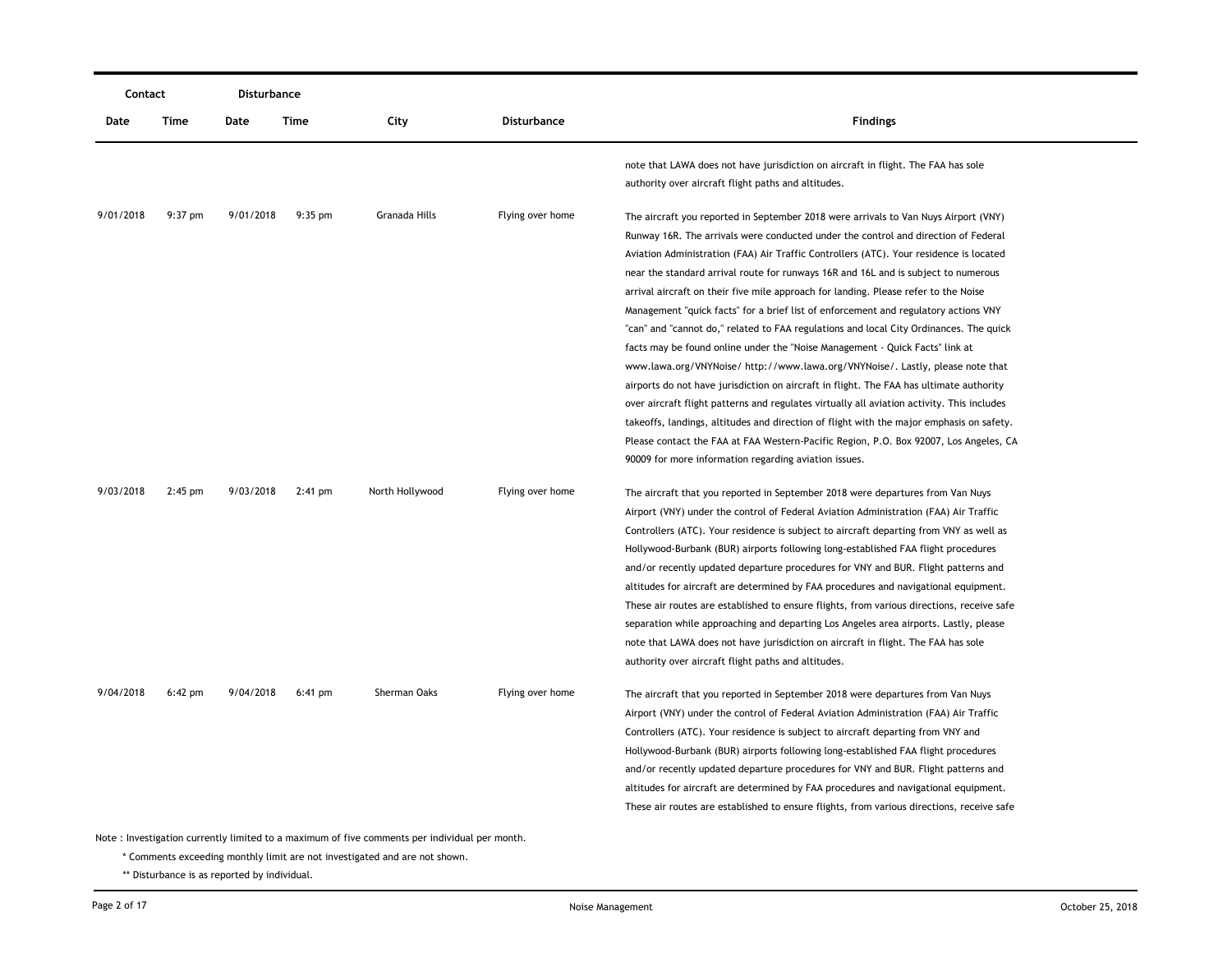| Contact   |            | Disturbance |                    |                    |                          |                                                                                                                                                                                                                                                                                                                                                                                                                                                                                                                                                                                                                                                                                                                                                                                                                                                                                                                           |  |  |
|-----------|------------|-------------|--------------------|--------------------|--------------------------|---------------------------------------------------------------------------------------------------------------------------------------------------------------------------------------------------------------------------------------------------------------------------------------------------------------------------------------------------------------------------------------------------------------------------------------------------------------------------------------------------------------------------------------------------------------------------------------------------------------------------------------------------------------------------------------------------------------------------------------------------------------------------------------------------------------------------------------------------------------------------------------------------------------------------|--|--|
| Date      | Time       | Date        | Time               | City               | Disturbance              | <b>Findings</b>                                                                                                                                                                                                                                                                                                                                                                                                                                                                                                                                                                                                                                                                                                                                                                                                                                                                                                           |  |  |
|           |            |             |                    |                    |                          | separation while approaching and departing Los Angeles area airports. Lastly, please<br>note that LAWA does not have jurisdiction on aircraft in flight. The FAA has sole<br>authority over aircraft flight paths and altitudes.                                                                                                                                                                                                                                                                                                                                                                                                                                                                                                                                                                                                                                                                                          |  |  |
| 9/05/2018 | $11:35$ pm |             | 9/05/2018 11:31 pm | Van Nuys           | Late night/early morning | The aircraft you reported on Wednesday, September 5, 2018 at 23:31 was an arrival to<br>Hollywood-Burbank Airport (BUR) and was not associated with VNY operations. Please<br>contact the BUR Hotline at (800) 441-0409 for further information regarding this flight.<br>Airports do not have jurisdiction on aircraft in flight. The FAA has ultimate authority<br>over aircraft flight patterns and regulates virtually all aviation activity with the major<br>emphasis on safety. Additionally, The FAA can be contacted by writing to FAA<br>Western-Pacific Region, P.O. Box 92007, Los Angeles, CA 90009 for further information<br>on aviation matters.                                                                                                                                                                                                                                                          |  |  |
| 9/06/2018 | $9:08$ am  | 9/06/2018   | 7:14 am            | Newbury Park       | Unusually loud           | The noise concern you reported on the Van Nuys Airport (VNY) noise comment web<br>form/mobile App on Thursday, September 6, 2018 at 07:14 was an arrival into LAX.<br>Please refer to the LAX noise comment web page at https://www.lawa.org/laxanc/ and<br>follow the links to report future concerns.                                                                                                                                                                                                                                                                                                                                                                                                                                                                                                                                                                                                                   |  |  |
| 9/06/2018 | $3:15$ pm  | 9/06/2018   | $3:11$ pm          | Sherman Oaks       | Flying over home         | The aircraft that you reported on Thursday, September 6th at 15:11 and Saturday,<br>September 8, 2018 at 09:43 were departures from Van Nuys Airport (VNY) under the<br>control of Federal Aviation Administration (FAA) Air Traffic Controllers (ATC). Your<br>residence is subject to aircraft departing from VNY and Hollywood-Burbank (BUR)<br>airports following long-established FAA flight procedures and/or recently updated<br>departure procedures for VNY and BUR. Flight patterns and altitudes for aircraft are<br>determined by FAA procedures and navigational equipment. These air routes are<br>established to ensure flights, from various directions, receive safe separation while<br>approaching and departing Los Angeles area airports. Lastly, please note that LAWA<br>does not have jurisdiction on aircraft in flight. The FAA has sole authority over aircraft<br>flight paths and altitudes. |  |  |
| 9/07/2018 | $7:23$ am  | 9/07/2018   | 7:22 am            | <b>Studio City</b> | Flying over home         | The aircraft that you reported in September 2018 were departures from Van Nuys<br>Airport (VNY) under the control of Federal Aviation Administration (FAA) Air Traffic<br>Controllers (ATC). Your residence is subject to aircraft departing from VNY and<br>Hollywood-Burbank (BUR) airports following long-established FAA flight procedures<br>and/or recently updated departure procedures for VNY and BUR. Flight patterns and<br>altitudes for aircraft are determined by FAA procedures and navigational equipment.                                                                                                                                                                                                                                                                                                                                                                                                |  |  |

\* Comments exceeding monthly limit are not investigated and are not shown.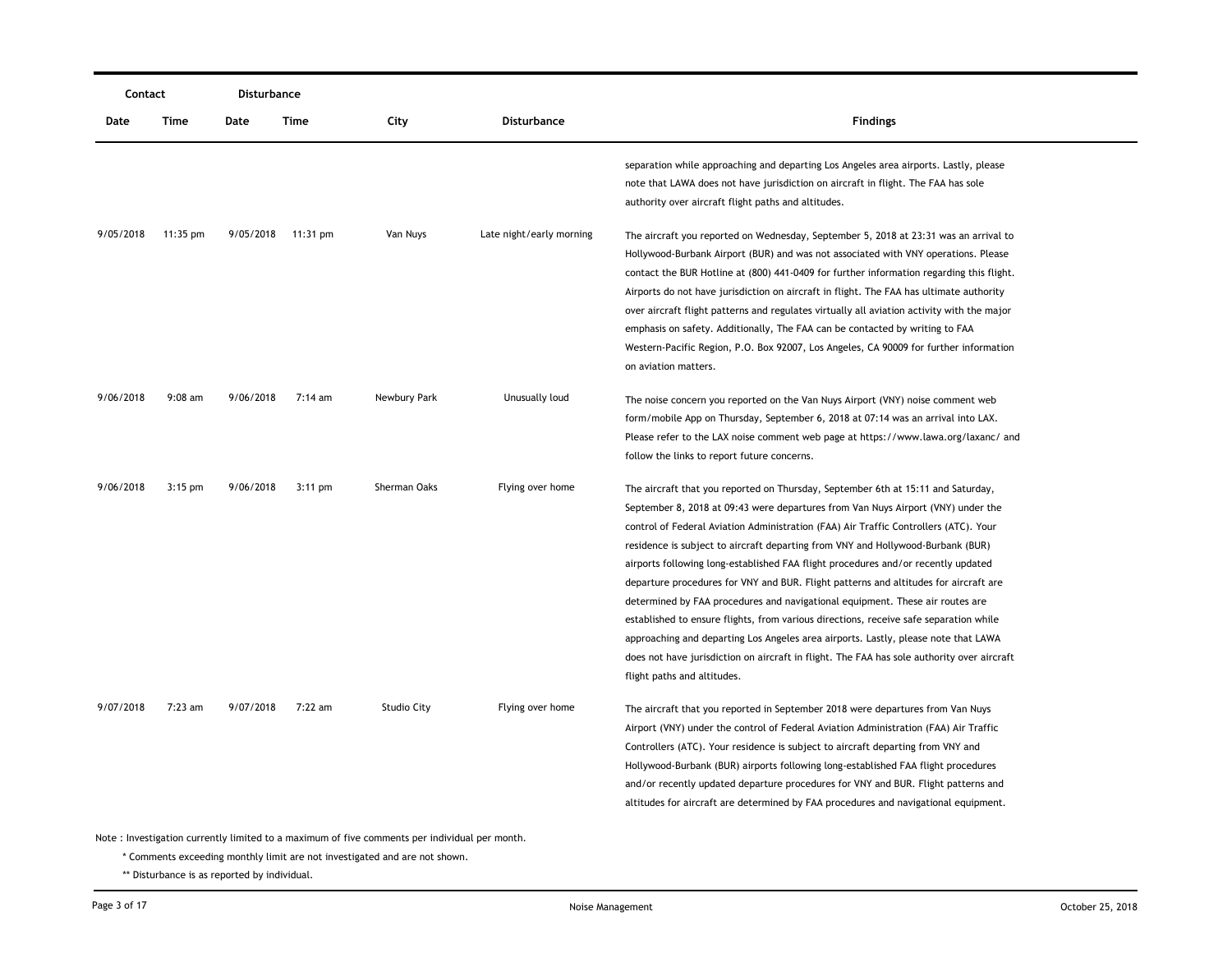|           | Contact   |           | Disturbance |                    |                  |                                                                                                                                                                                                                                                                                                                                                                                                                                                                                                                                                                                                                                                                                                                                                                                                                                                                                                                                                                                                                                                                                                                                                                                                                                                                                                                                                                                                                                                 |  |
|-----------|-----------|-----------|-------------|--------------------|------------------|-------------------------------------------------------------------------------------------------------------------------------------------------------------------------------------------------------------------------------------------------------------------------------------------------------------------------------------------------------------------------------------------------------------------------------------------------------------------------------------------------------------------------------------------------------------------------------------------------------------------------------------------------------------------------------------------------------------------------------------------------------------------------------------------------------------------------------------------------------------------------------------------------------------------------------------------------------------------------------------------------------------------------------------------------------------------------------------------------------------------------------------------------------------------------------------------------------------------------------------------------------------------------------------------------------------------------------------------------------------------------------------------------------------------------------------------------|--|
| Date      | Time      | Date      | <b>Time</b> | City               | Disturbance      | <b>Findings</b>                                                                                                                                                                                                                                                                                                                                                                                                                                                                                                                                                                                                                                                                                                                                                                                                                                                                                                                                                                                                                                                                                                                                                                                                                                                                                                                                                                                                                                 |  |
|           |           |           |             |                    |                  | These air routes are established to ensure flights, from various directions, receive safe<br>separation while approaching and departing Los Angeles area airports. Lastly, please<br>note that LAWA does not have jurisdiction on aircraft in flight. The FAA has sole<br>authority over aircraft flight paths and altitudes.                                                                                                                                                                                                                                                                                                                                                                                                                                                                                                                                                                                                                                                                                                                                                                                                                                                                                                                                                                                                                                                                                                                   |  |
| 9/07/2018 | 8:24 am   | 9/07/2018 | $8:23$ am   | Northridge         | Flying over home | The jet aircraft you reported on Friday, September 7, 2018 at 08:23, Sunday,<br>September 9, 2018 at 02:50 and Wednesday, September 19, 2018 at 18:59 were arrivals<br>to VNY under the control and direction of the Federal Aviation Administration (FAA) Air<br>Traffic Controllers (ATC). Flight patterns and altitudes for aircraft are standardized<br>and determined by FAA procedures and electronic navigational aid equipment. These air<br>routes are established to ensure flights, from various directions, receive adequate<br>separation while approaching and departing Los Angeles area airports. Additionally,<br>please refer to the Noise Management "quick facts" for a brief list of enforcement and<br>regulatory actions VNY "can" and "cannot do," related to FAA regulations and local City<br>Ordinances. The quick facts may be found online under the "Noise Management - Quick<br>Facts" link at www.lawa.org/VNYNoise/ http://www.lawa.org/VNYNoise/. Lastly,<br>please note that airports do not have jurisdiction on aircraft in flight. The FAA has sole<br>authority over aircraft flight patterns and regulates virtually all aviation activity. This<br>includes takeoffs, landings, altitudes and direction of flight with the major emphasis on<br>safety. Please contact the FAA at FAA Western-Pacific Region, P.O. Box 92007, Los<br>Angeles, CA 90009 for more information regarding aviation issues. |  |
| 9/07/2018 | $8:49$ am | 9/07/2018 | $8:48$ am   | <b>Studio City</b> | Flying over home | The aircraft that you reported on Monday, September 3rd at 18:51 and 19:10,<br>respectively and Friday, September 7, 2018 at 08:48 were departures from Van Nuys<br>Airport (VNY) under the control of Federal Aviation Administration (FAA) Air Traffic<br>Controllers (ATC). Your residence is subject to aircraft departing from VNY and<br>Hollywood-Burbank (BUR) airports following long-established FAA flight procedures<br>and/or recently updated departure procedures for VNY and BUR. Flight patterns and<br>altitudes for aircraft are determined by FAA procedures and navigational equipment.<br>These air routes are established to ensure flights, from various directions, receive safe<br>separation while approaching and departing Los Angeles area airports. Lastly, please<br>note that LAWA does not have jurisdiction on aircraft in flight. The FAA has sole<br>authority over aircraft flight paths and altitudes.                                                                                                                                                                                                                                                                                                                                                                                                                                                                                                   |  |

\* Comments exceeding monthly limit are not investigated and are not shown.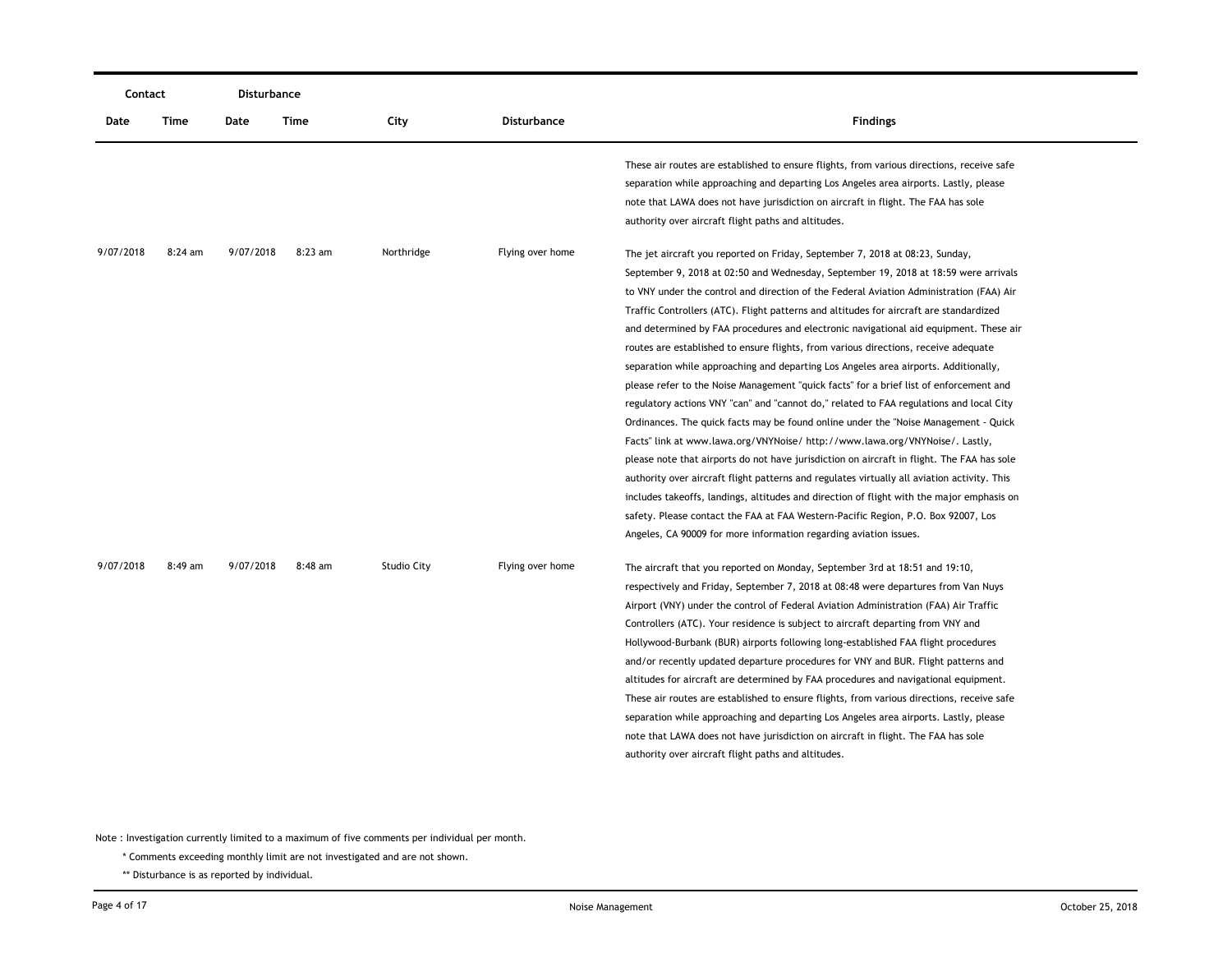|           | Contact  |           | Disturbance |              |                    |                                                                                                                                                                                                                                                                                                                                                                                                                                                                                                                                                                                                                                                                                                                                                                                                                                                                                                                                                                                                                                                                                                                                                                                                                                                                                                                                                                                                                                                                                                                                                                                                                                                                                                    |  |
|-----------|----------|-----------|-------------|--------------|--------------------|----------------------------------------------------------------------------------------------------------------------------------------------------------------------------------------------------------------------------------------------------------------------------------------------------------------------------------------------------------------------------------------------------------------------------------------------------------------------------------------------------------------------------------------------------------------------------------------------------------------------------------------------------------------------------------------------------------------------------------------------------------------------------------------------------------------------------------------------------------------------------------------------------------------------------------------------------------------------------------------------------------------------------------------------------------------------------------------------------------------------------------------------------------------------------------------------------------------------------------------------------------------------------------------------------------------------------------------------------------------------------------------------------------------------------------------------------------------------------------------------------------------------------------------------------------------------------------------------------------------------------------------------------------------------------------------------------|--|
| Date      | Time     | Date      | Time        | City         | <b>Disturbance</b> | <b>Findings</b>                                                                                                                                                                                                                                                                                                                                                                                                                                                                                                                                                                                                                                                                                                                                                                                                                                                                                                                                                                                                                                                                                                                                                                                                                                                                                                                                                                                                                                                                                                                                                                                                                                                                                    |  |
| 9/07/2018 | 10:11 am | 9/07/2018 | 10:10 am    | Van Nuys     | Low flying         | The aircraft you reported on Friday, September 7, 2018 at 10:10 was a Cessna 210<br>that departed Van Nuys Airport (VNY) on runway 16R under the direction and control<br>of the Federal Aviation Administration (FAA) Air Traffic Controllers (ATC). The pilot was<br>directed by ATC to turn left 15 degrees for a departing Falcon jet thus causing the<br>aircraft to fly near your neighborhood. Please note that airports do not have<br>jurisdiction on aircraft in flight. The FAA has ultimate authority over aircraft flight<br>patterns and regulates virtually all aviation activity. This includes takeoffs, landings,<br>altitudes and direction of flight with the major emphasis on safety. Please contact the<br>FAA at FAA Western-Pacific Region, P.O. Box 92007, Los Angeles, CA 90009 for more<br>information regarding aviation issues.                                                                                                                                                                                                                                                                                                                                                                                                                                                                                                                                                                                                                                                                                                                                                                                                                                      |  |
| 9/07/2018 | 10:40 am | 9/07/2018 | $10:03$ am  | Sherman Oaks | Unusually loud     | The aircraft that you reported on Friday, September 7th at 10:03 and 12:42,<br>respectively and Monday, September 10, 2018 at 11:53 were departures from Van Nuys<br>Airport (VNY) under the control of Federal Aviation Administration (FAA) Air Traffic<br>Controllers (ATC). Your residence is subject to aircraft departing from VNY and<br>Hollywood-Burbank (BUR) airports following long-established FAA flight procedures<br>and/or recently updated departure procedures for VNY and BUR. Flight patterns and<br>altitudes for aircraft are determined by FAA procedures and navigational equipment.<br>These air routes are established to ensure flights, from various directions, receive safe<br>separation while approaching and departing Los Angeles area airports. The helicopter<br>you reported on Tuesday, September 11, 2018 at 13:52 was operated by the Los<br>Angeles Police Department Air Support Division (LAPD ASD) which was conducting<br>official LAPD business. The LAPD ASD routinely patrols and supports police ground units<br>in the many neighborhoods located within the City of Los Angeles. It is not uncommon<br>to have multiple fly-overs of an area during a relatively short period. Lastly, please<br>note that airports do not have jurisdiction on aircraft in flight. The FAA has ultimate<br>authority over aircraft flight patterns and regulates virtually all aviation activity. This<br>includes takeoffs, landings, altitudes and direction of flight with the major emphasis on<br>safety. Please contact the FAA at FAA Western-Pacific Region, P.O. Box 92007, Los<br>Angeles, CA 90009 for more information regarding aviation issues. |  |
| 9/07/2018 | 11:09 am | 9/07/2018 | $1:20$ am   | Sherman Oaks | Low flying         | The aircraft activity you reported on in September 2018 complied with all City of Los<br>Angeles and Federal regulations/laws, including the VNY Curfew Regulation. The VNY<br>Curfew only prohibits the DEPARTURE of older, louder Stage 2 aircraft exceeding a<br>specified noise level established in an FAA Advisory Circular between 2200 (10 pm) and                                                                                                                                                                                                                                                                                                                                                                                                                                                                                                                                                                                                                                                                                                                                                                                                                                                                                                                                                                                                                                                                                                                                                                                                                                                                                                                                         |  |

\* Comments exceeding monthly limit are not investigated and are not shown.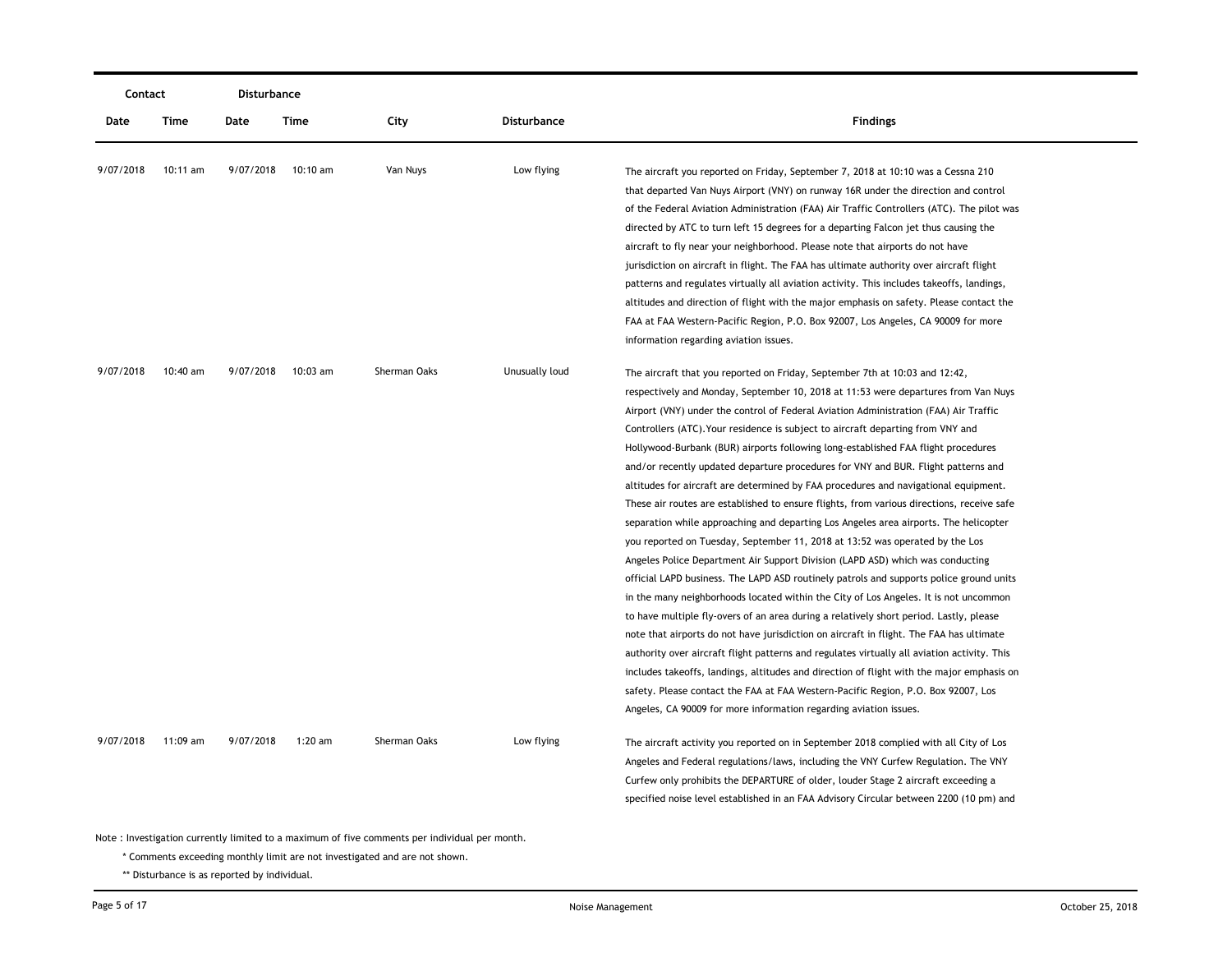| Contact   |           |           | Disturbance |               |                      |                                                                                                                                                                                                                                                                                                                                                                                                                                                                                                                                                                                                                                                                                                                                                                                                                                                                                                                                                                                                                                                                                                                                                                                                                                                                                                                                                                                                                                                                                                                                                                                                                                                                                                                                                                                                                                                                                                                                                                                                                                                                                                                                                                                                                                                                                                                                                                                                                                                                                                                                                                                                                                                                                                             |
|-----------|-----------|-----------|-------------|---------------|----------------------|-------------------------------------------------------------------------------------------------------------------------------------------------------------------------------------------------------------------------------------------------------------------------------------------------------------------------------------------------------------------------------------------------------------------------------------------------------------------------------------------------------------------------------------------------------------------------------------------------------------------------------------------------------------------------------------------------------------------------------------------------------------------------------------------------------------------------------------------------------------------------------------------------------------------------------------------------------------------------------------------------------------------------------------------------------------------------------------------------------------------------------------------------------------------------------------------------------------------------------------------------------------------------------------------------------------------------------------------------------------------------------------------------------------------------------------------------------------------------------------------------------------------------------------------------------------------------------------------------------------------------------------------------------------------------------------------------------------------------------------------------------------------------------------------------------------------------------------------------------------------------------------------------------------------------------------------------------------------------------------------------------------------------------------------------------------------------------------------------------------------------------------------------------------------------------------------------------------------------------------------------------------------------------------------------------------------------------------------------------------------------------------------------------------------------------------------------------------------------------------------------------------------------------------------------------------------------------------------------------------------------------------------------------------------------------------------------------------|
| Date      | Time      | Date      | Time        | City          | <b>Disturbance</b>   | <b>Findings</b>                                                                                                                                                                                                                                                                                                                                                                                                                                                                                                                                                                                                                                                                                                                                                                                                                                                                                                                                                                                                                                                                                                                                                                                                                                                                                                                                                                                                                                                                                                                                                                                                                                                                                                                                                                                                                                                                                                                                                                                                                                                                                                                                                                                                                                                                                                                                                                                                                                                                                                                                                                                                                                                                                             |
| 9/07/2018 | $4:52$ pm | 9/06/2018 | $8:00$ pm   | Granada Hills | Frequency of flights | 0700 (7 am) the following day. Please note that this "partial" curfew does not prohibit<br>any aircraft from neither landing nor does it prohibit newer Stage 3 or Stage 4 aircraft<br>from departing VNY. Additionally, helicopters, medical life flights, military or other<br>government owned/operated aircraft involved in law enforcement, emergency<br>response, fire or rescue operations are exempt from the curfew. The full text of the<br>Ordinance can be viewed on line at: www.lawa.org/VNYNoise/ and clicking on<br>"Documents," then selecting "Noise Abatement and Curfew Regulation" in the blue box.<br>Please also refer to the VNY Noise Management "quick facts" for a brief list of<br>enforcement and regulatory actions VNY "can" and "cannot do," related to FAA<br>regulations and local City Ordinances. The quick facts and the City Curfew Ordinance<br>may be found online under the "Noise Management Quick Facts" link at<br>www.lawa.org/VNYNoise/. Lastly, please note that airports do not have jurisdiction on<br>aircraft in flight. The Federal Aviation Administration has ultimate authority over<br>aircraft flight patterns and regulates virtually all aviation activities. This includes<br>altitudes and direction of flight with the major emphasis on safety. Please contact the<br>FAA by writing to FAA Western Pacific Region, P.O. Box 92007, Los Angeles, CA 90009<br>for further information.<br>The location of your residence and surrounding community is subject to numerous<br>aircraft transiting to and from the many Southern California airports, including Van<br>Nuys Airport (VNY). Your residence lies beneath the standard arrival route to VNY<br>runways 16R and 16L. In addition, the volume of aircraft operations, including jet<br>operations at VNY has been increasing with the improving economy since reaching a<br>low in 2009, so compared to the past few years there may be more frequent arrivals<br>over your community. Additionally, please note that airports do not have jurisdictions<br>over aircraft in flight, how frequently or where the Federal Aviation Administration<br>(FAA) SoCal Air Traffic Controllers (ATC) may sequence aircraft. The FAA has ultimate<br>authority over aircraft flight patterns and regulates virtually all aviation activity.<br>Lastly, please refer to the VNY Noise Management "quick facts" for a brief list of<br>enforcement and regulatory actions VNY "can" and "cannot do," related to FAA<br>regulations and local City Ordinances. The quick facts may be found online under the<br>"Noise Management - Quick Facts" link at www.lawa.org/VNYNoise/. Please contact |
|           |           |           |             |               |                      | the FAA by writing to FAA Western-Pacific Region, P.O. Box 92007, Los Angeles, CA<br>90009 for further information regarding aviation matters.                                                                                                                                                                                                                                                                                                                                                                                                                                                                                                                                                                                                                                                                                                                                                                                                                                                                                                                                                                                                                                                                                                                                                                                                                                                                                                                                                                                                                                                                                                                                                                                                                                                                                                                                                                                                                                                                                                                                                                                                                                                                                                                                                                                                                                                                                                                                                                                                                                                                                                                                                              |
|           |           |           |             |               |                      |                                                                                                                                                                                                                                                                                                                                                                                                                                                                                                                                                                                                                                                                                                                                                                                                                                                                                                                                                                                                                                                                                                                                                                                                                                                                                                                                                                                                                                                                                                                                                                                                                                                                                                                                                                                                                                                                                                                                                                                                                                                                                                                                                                                                                                                                                                                                                                                                                                                                                                                                                                                                                                                                                                             |

\* Comments exceeding monthly limit are not investigated and are not shown.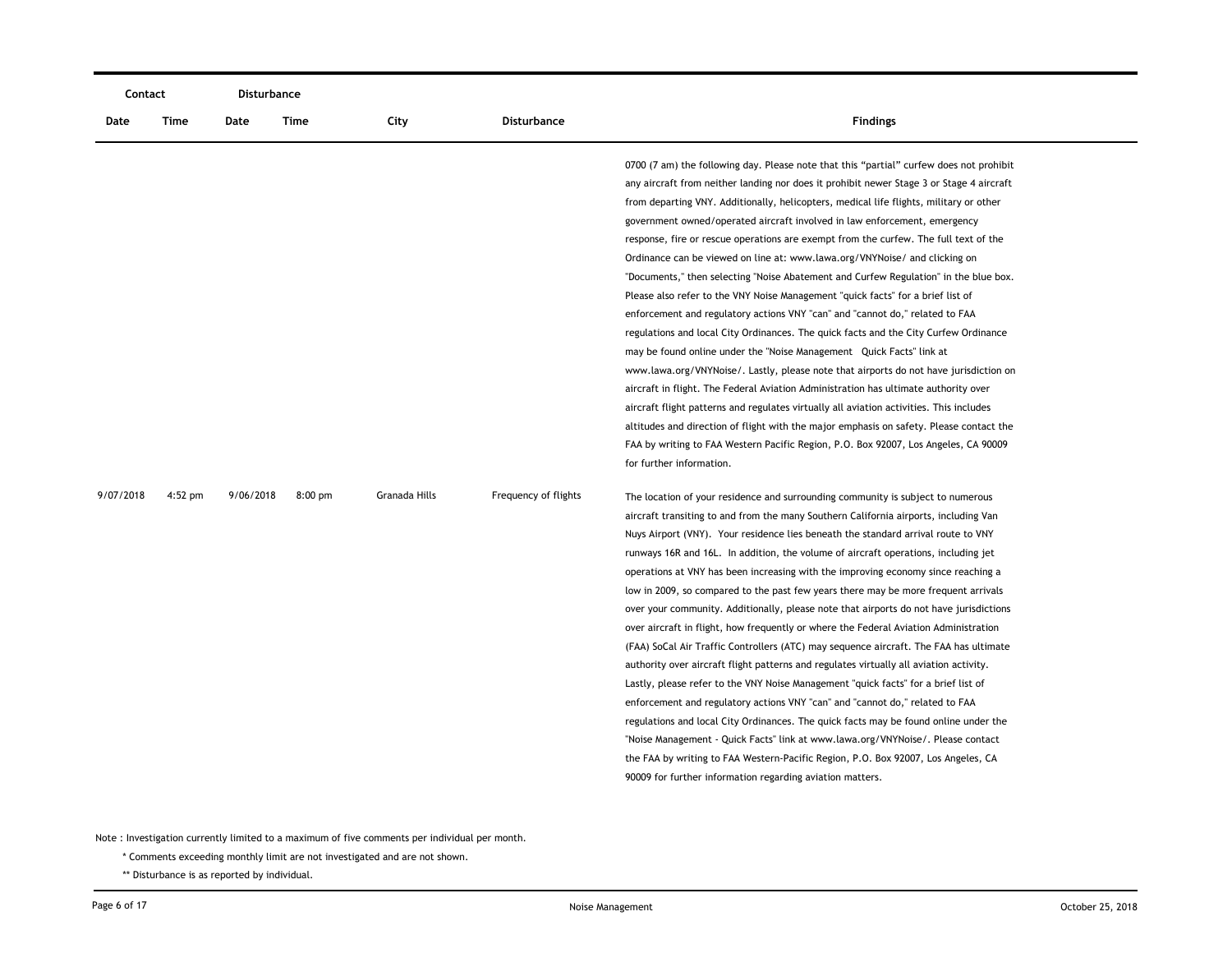| Contact   |            | Disturbance |                    |                    |                          |                                                                                           |  |
|-----------|------------|-------------|--------------------|--------------------|--------------------------|-------------------------------------------------------------------------------------------|--|
| Date      | Time       | Date        | Time               | City               | <b>Disturbance</b>       | <b>Findings</b>                                                                           |  |
| 9/07/2018 | $11:53$ pm |             | 9/07/2018 11:51 pm | Encino             | Late night/early morning | The aircraft activity you reported on Friday, September 7, 2018 at 23:51 complied with    |  |
|           |            |             |                    |                    |                          | all City of Los Angeles and Federal regulations/laws, including the VNY Curfew            |  |
|           |            |             |                    |                    |                          | Regulation. The VNY Curfew only prohibits the DEPARTURE of older, louder Stage 2          |  |
|           |            |             |                    |                    |                          | aircraft exceeding a specified noise level established in an FAA Advisory Circular        |  |
|           |            |             |                    |                    |                          | between 2200 (10 pm) and 0700 (7 am) the following day. Please note that this "partial"   |  |
|           |            |             |                    |                    |                          | curfew does not prohibit any aircraft from neither landing nor does it prohibit newer     |  |
|           |            |             |                    |                    |                          | Stage 3 or Stage 4 aircraft from departing VNY. Additionally, helicopters, medical life   |  |
|           |            |             |                    |                    |                          | flights, military or other government owned/operated aircraft involved in law             |  |
|           |            |             |                    |                    |                          | enforcement, emergency response, fire or rescue operations are exempt from the            |  |
|           |            |             |                    |                    |                          | curfew. The full text of the Ordinance can be viewed on line at:                          |  |
|           |            |             |                    |                    |                          | www.lawa.org/VNYNoise/ and clicking on "Documents," then selecting "Noise                 |  |
|           |            |             |                    |                    |                          | Abatement and Curfew Regulation" in the blue box. Please also refer to the VNY Noise      |  |
|           |            |             |                    |                    |                          | Management "quick facts" for a brief list of enforcement and regulatory actions VNY       |  |
|           |            |             |                    |                    |                          | "can" and "cannot do," related to FAA regulations and local City Ordinances. The quick    |  |
|           |            |             |                    |                    |                          | facts and the City Curfew Ordinance may be found online under the "Noise Management"      |  |
|           |            |             |                    |                    |                          | Quick Facts" link at www.lawa.org/VNYNoise/. Lastly, please note that airports do not     |  |
|           |            |             |                    |                    |                          | have jurisdiction on aircraft in flight. The Federal Aviation Administration has ultimate |  |
|           |            |             |                    |                    |                          | authority over aircraft flight patterns and regulates virtually all aviation activities.  |  |
|           |            |             |                    |                    |                          | This includes altitudes and direction of flight with the major emphasis on safety. Please |  |
|           |            |             |                    |                    |                          | contact the FAA by writing to FAA Western Pacific Region, P.O. Box 92007, Los             |  |
|           |            |             |                    |                    |                          | Angeles, CA 90009 for further information.                                                |  |
| 9/08/2018 | $9:54$ pm  | 9/08/2018   | $9:53$ pm          | <b>Studio City</b> | Flying over home         | The aircraft that you reported in September 2018 were departures from Van Nuys            |  |
|           |            |             |                    |                    |                          | Airport (VNY) under the control of Federal Aviation Administration (FAA) Air Traffic      |  |
|           |            |             |                    |                    |                          | Controllers (ATC). Your residence is subject to aircraft departing from VNY and           |  |
|           |            |             |                    |                    |                          | Hollywood-Burbank (BUR) airports following long-established FAA flight procedures         |  |
|           |            |             |                    |                    |                          | and/or recently updated departure procedures for VNY and BUR. Flight patterns and         |  |
|           |            |             |                    |                    |                          | altitudes for aircraft are determined by FAA procedures and navigational equipment.       |  |
|           |            |             |                    |                    |                          | These air routes are established to ensure flights, from various directions, receive safe |  |
|           |            |             |                    |                    |                          | separation while approaching and departing Los Angeles area airports. Lastly, please      |  |
|           |            |             |                    |                    |                          | note that LAWA does not have jurisdiction on aircraft in flight. The FAA has sole         |  |
|           |            |             |                    |                    |                          | authority over aircraft flight paths and altitudes.                                       |  |
| 9/10/2018 | 7:24 am    | 9/10/2018   | 7:22 am            | Los Angeles        | Flying over home         | The aircraft you reported on Monday, September 10, 2018 at 07:22 was a departure          |  |
|           |            |             |                    |                    |                          | from Hollywood-Burbank Airport (BUR) and was not associated with VNY operations.          |  |

\* Comments exceeding monthly limit are not investigated and are not shown.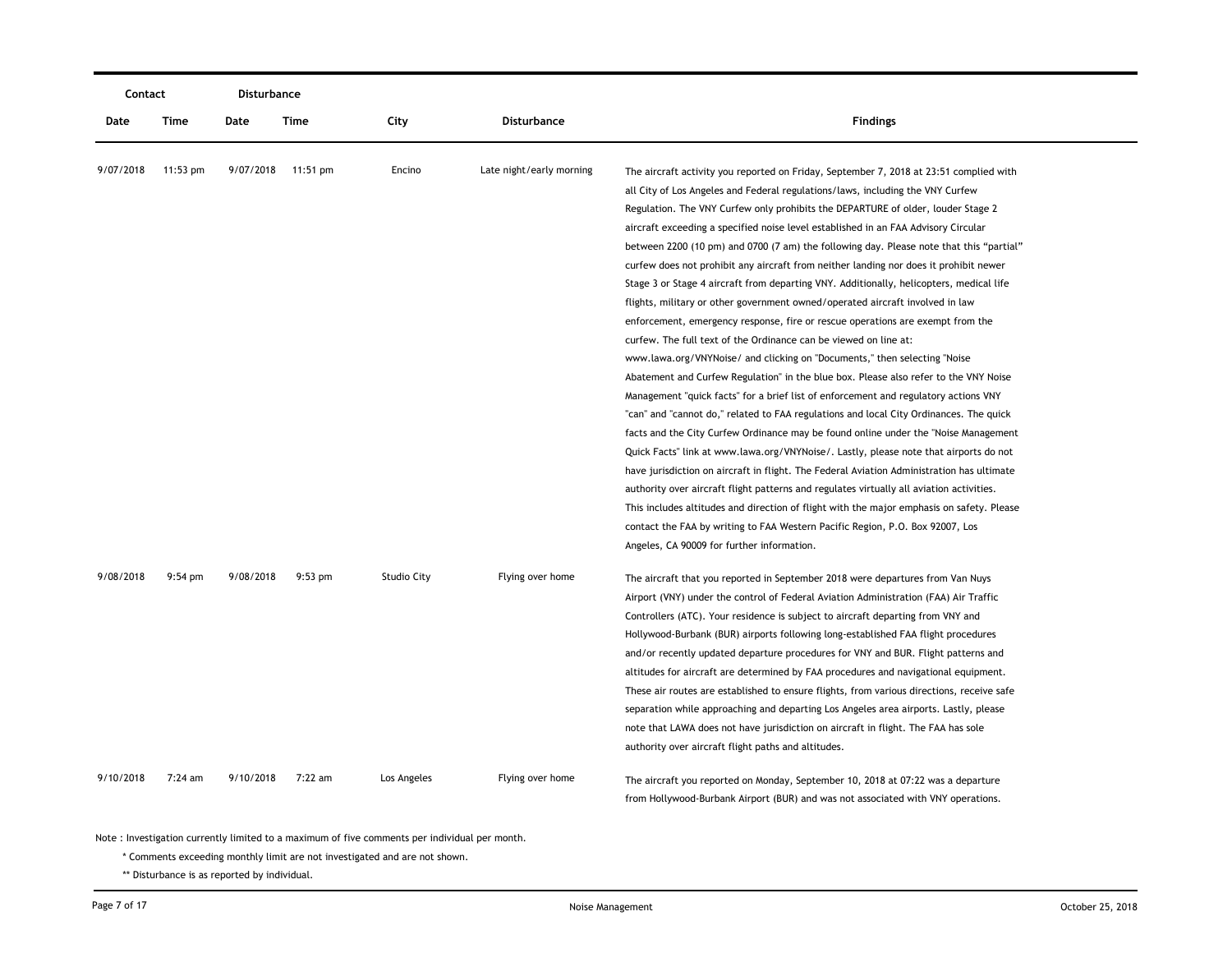|           | Contact   |           | Disturbance |                    |                    |                                                                                                                                                                                                                                                                                                                                                                                                                                                                                                                                                                                                                                                                                                                                                                                                                                                                                                                                                                                                                                                                                                                                                                                                                                                                                                                                                                                                          |
|-----------|-----------|-----------|-------------|--------------------|--------------------|----------------------------------------------------------------------------------------------------------------------------------------------------------------------------------------------------------------------------------------------------------------------------------------------------------------------------------------------------------------------------------------------------------------------------------------------------------------------------------------------------------------------------------------------------------------------------------------------------------------------------------------------------------------------------------------------------------------------------------------------------------------------------------------------------------------------------------------------------------------------------------------------------------------------------------------------------------------------------------------------------------------------------------------------------------------------------------------------------------------------------------------------------------------------------------------------------------------------------------------------------------------------------------------------------------------------------------------------------------------------------------------------------------|
| Date      | Time      | Date      | Time        | City               | <b>Disturbance</b> | <b>Findings</b>                                                                                                                                                                                                                                                                                                                                                                                                                                                                                                                                                                                                                                                                                                                                                                                                                                                                                                                                                                                                                                                                                                                                                                                                                                                                                                                                                                                          |
|           |           |           |             |                    |                    | Please contact the BUR Hotline at (800) 441-0409 for further information regarding this<br>flight. Airports do not have jurisdiction on aircraft in flight. The FAA has ultimate<br>authority over aircraft flight patterns and regulates virtually all aviation activity with<br>the major emphasis on safety. Additionally, The FAA can be contacted by writing to FAA<br>Western-Pacific Region, P.O. Box 92007, Los Angeles, CA 90009 for further information<br>on aviation matters.                                                                                                                                                                                                                                                                                                                                                                                                                                                                                                                                                                                                                                                                                                                                                                                                                                                                                                                |
| 9/11/2018 | $7:11$ am | 9/11/2018 | 7:09 am     | <b>Studio City</b> | Flying over home   | The aircraft that you reported in September 2018 were departures from Van Nuys<br>Airport (VNY) under the control of Federal Aviation Administration (FAA) Air Traffic<br>Controllers (ATC). Your residence is subject to aircraft departing from VNY and<br>Hollywood-Burbank (BUR) airports following long-established FAA flight procedures<br>and/or recently updated departure procedures for VNY and BUR. Flight patterns and<br>altitudes for aircraft are determined by FAA procedures and navigational equipment.<br>These air routes are established to ensure flights, from various directions, receive safe<br>separation while approaching and departing Los Angeles area airports. Lastly, please<br>note that LAWA does not have jurisdiction on aircraft in flight. The FAA has sole<br>authority over aircraft flight paths and altitudes.                                                                                                                                                                                                                                                                                                                                                                                                                                                                                                                                              |
| 9/11/2018 | $9:50$ am | 9/11/2018 | $9:14$ am   | Encino             | Flying over home   | The location of your residence and surrounding community is subject to numerous<br>aircraft transiting to and from the many Southern California airports, including Van<br>Nuys Airport (VNY). Your residence lies beneath many of the departure routes for VNY<br>runways 16R and 16L. In addition, the volume of aircraft operations, including jet<br>operations at VNY has been increasing with the improving economy since reaching a<br>low in 2009, so compared to the past few years there may be more frequent arrivals<br>over your community. Additionally, please note that airports do not have jurisdictions<br>over aircraft in flight, how frequently or where the Federal Aviation Administration<br>(FAA) SoCal Air Traffic Controllers (ATC) may sequence aircraft. The FAA has ultimate<br>authority over aircraft flight patterns and regulates virtually all aviation activity.<br>Lastly, please refer to the VNY Noise Management "quick facts" for a brief list of<br>enforcement and regulatory actions VNY "can" and "cannot do," related to FAA<br>regulations and local City Ordinances. The quick facts may be found online under the<br>"Noise Management - Quick Facts" link at www.lawa.org/VNYNoise/. Please contact<br>the FAA by writing to FAA Western-Pacific Region, P.O. Box 92007, Los Angeles, CA<br>90009 for further information regarding aviation matters. |

\* Comments exceeding monthly limit are not investigated and are not shown.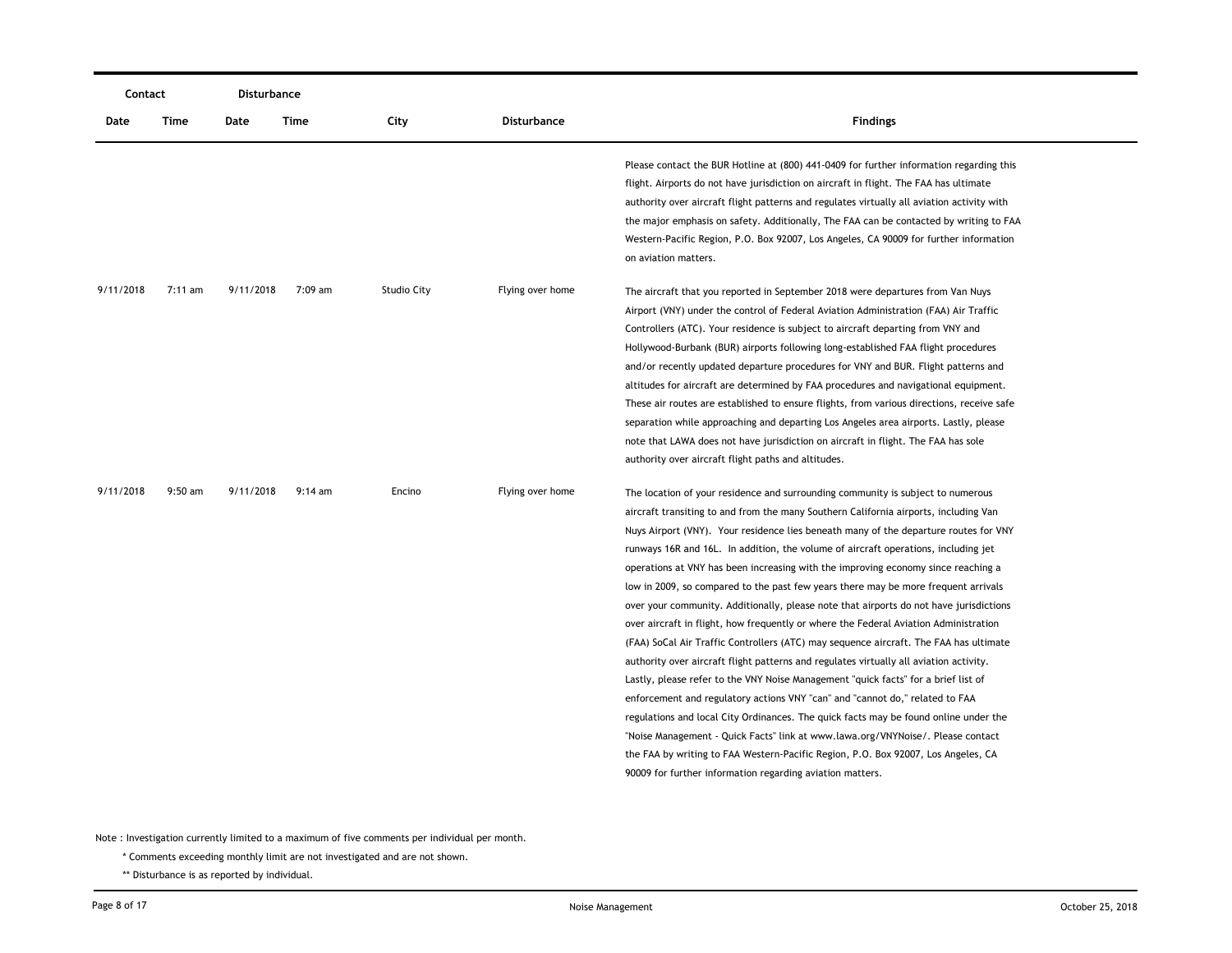| Contact   |          | Disturbance |                    |                                                                                               |                    |                                                                                                                                                                            |
|-----------|----------|-------------|--------------------|-----------------------------------------------------------------------------------------------|--------------------|----------------------------------------------------------------------------------------------------------------------------------------------------------------------------|
| Date      | Time     | Date        | Time               | City                                                                                          | <b>Disturbance</b> | <b>Findings</b>                                                                                                                                                            |
| 9/11/2018 | 12:52 pm | 9/11/2018   | 12:42 pm           | Northridge                                                                                    | Unusually loud     | Your residence lies under/near the standard approach to runway 16R and 16L and is<br>subject to numerous aircraft on arrival to and departure from Van Nuys Airport (VNY). |
|           |          |             |                    |                                                                                               |                    | Flight patterns and altitudes for aircraft are standardized and determined by FAA                                                                                          |
|           |          |             |                    |                                                                                               |                    | procedures and electronic navigational aid equipment. These air routes are established                                                                                     |
|           |          |             |                    |                                                                                               |                    | to ensure flights, from various directions, receive adequate separation while                                                                                              |
|           |          |             |                    |                                                                                               |                    | approaching and departing Los Angeles area airports. In addition, the volume of                                                                                            |
|           |          |             |                    |                                                                                               |                    | aircraft operations, including jet operations at VNY has been increasing with the                                                                                          |
|           |          |             |                    |                                                                                               |                    | improving economy since reaching a low in 2009, so compared to the past few years                                                                                          |
|           |          |             |                    |                                                                                               |                    | there may be more frequent operations over your community. Additionally, please note                                                                                       |
|           |          |             |                    |                                                                                               |                    | that airports do not have jurisdictions over aircraft in flight, how frequently or where                                                                                   |
|           |          |             |                    |                                                                                               |                    | the Federal Aviation Administration (FAA) SoCal Air Traffic Controllers (ATC) may                                                                                          |
|           |          |             |                    |                                                                                               |                    | sequence aircraft. The FAA has ultimate authority over aircraft flight patterns and                                                                                        |
|           |          |             |                    |                                                                                               |                    | regulates virtually all aviation activity. Lastly, please refer to the VNY Noise                                                                                           |
|           |          |             |                    |                                                                                               |                    | Management "quick facts" for a brief list of enforcement and regulatory actions VNY                                                                                        |
|           |          |             |                    |                                                                                               |                    | "can" and "cannot do," related to FAA regulations and local City Ordinances. The quick                                                                                     |
|           |          |             |                    |                                                                                               |                    | facts may be found online under the "Noise Management - Quick Facts" link at                                                                                               |
|           |          |             |                    |                                                                                               |                    | www.lawa.org/VNYNoise/. Please contact the FAA by writing to FAA Western-Pacific                                                                                           |
|           |          |             |                    |                                                                                               |                    | Region, P.O. Box 92007, Los Angeles, CA 90009 for further information regarding                                                                                            |
|           |          |             |                    |                                                                                               |                    | aviation matters.                                                                                                                                                          |
| 9/12/2018 | 7:17 am  | 9/11/2018   | $8:30$ pm          | <b>Studio City</b>                                                                            | Flying over home   | The helicopter overflight that you reported on Tuesday, September 11, 2018 at 20:30                                                                                        |
|           |          |             |                    |                                                                                               |                    | could not be identified in VNY's Airport Noise and Operations Monitoring System                                                                                            |
|           |          |             |                    |                                                                                               |                    | (ANOMS). The helicopter activity appeared to be related to a law enforcement                                                                                               |
|           |          |             |                    |                                                                                               |                    | operation and was not associated with VNY operations. Additionally, please note that                                                                                       |
|           |          |             |                    |                                                                                               |                    | LAWA does not have jurisdiction on aircraft in flight. The FAA has sole authority over                                                                                     |
|           |          |             |                    |                                                                                               |                    | aircraft flight paths and altitudes.                                                                                                                                       |
| 9/12/2018 | 10:37 pm | 9/12/2018   | $10:06 \text{ pm}$ | Encino                                                                                        | Flying over home   | The Los Angeles Police Department Air Support Division (LAPD ASD) which was                                                                                                |
|           |          |             |                    |                                                                                               |                    | conducting official LAPD business operated the helicopter you reported on Wednesday,                                                                                       |
|           |          |             |                    |                                                                                               |                    | September 12, 2018 at 22:06. The LAPD ASD routinely patrols and supports police                                                                                            |
|           |          |             |                    |                                                                                               |                    | ground units in the many neighborhoods located within the City of Los Angeles. It is not                                                                                   |
|           |          |             |                    |                                                                                               |                    | uncommon to have multiple fly-overs of an area during a relatively short period.                                                                                           |
| 9/13/2018 | 7:20 am  | 9/13/2018   | 7:18 am            | Sherman Oaks                                                                                  | Flying over home   | The aircraft that you reported in October 2018 were departures from Van Nuys                                                                                               |
|           |          |             |                    |                                                                                               |                    | Airport (VNY) under the control of Federal Aviation Administration (FAA) Air Traffic                                                                                       |
|           |          |             |                    |                                                                                               |                    | Controllers (ATC). Your residence is subject to aircraft departing from VNY and                                                                                            |
|           |          |             |                    | Note: Investigation currently limited to a maximum of five comments per individual per month. |                    |                                                                                                                                                                            |

\* Comments exceeding monthly limit are not investigated and are not shown.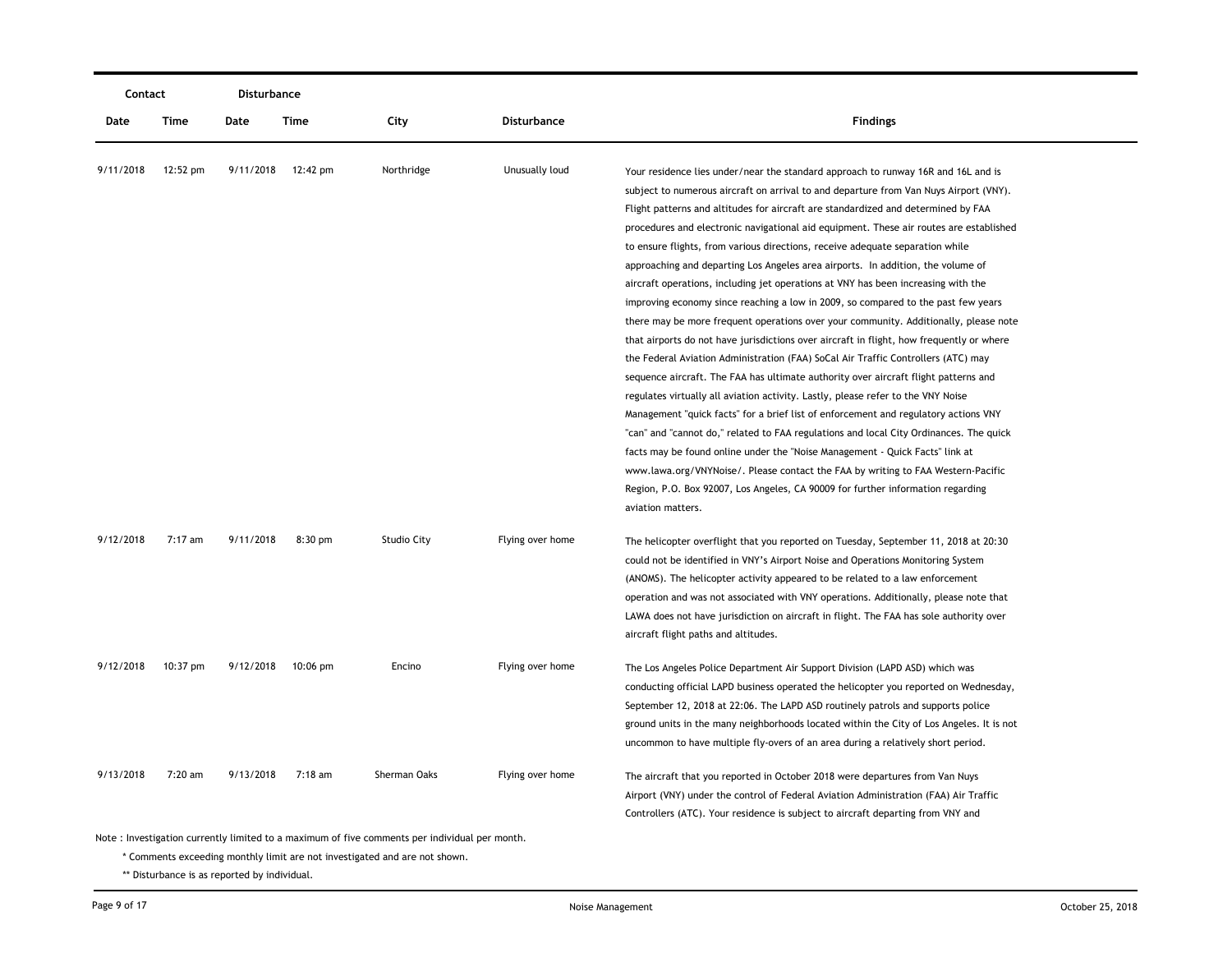| Contact   |           | <b>Disturbance</b> |           |                    |                          |                                                                                                                                                                                                                                                                                                                                                                                                                                                                                                                                                                                                                                                                                                                                                                                                                                                                                                                                                                                                                                                                                                                                                                                                                                                                                                                                                                                                                                                                                             |
|-----------|-----------|--------------------|-----------|--------------------|--------------------------|---------------------------------------------------------------------------------------------------------------------------------------------------------------------------------------------------------------------------------------------------------------------------------------------------------------------------------------------------------------------------------------------------------------------------------------------------------------------------------------------------------------------------------------------------------------------------------------------------------------------------------------------------------------------------------------------------------------------------------------------------------------------------------------------------------------------------------------------------------------------------------------------------------------------------------------------------------------------------------------------------------------------------------------------------------------------------------------------------------------------------------------------------------------------------------------------------------------------------------------------------------------------------------------------------------------------------------------------------------------------------------------------------------------------------------------------------------------------------------------------|
| Date      | Time      | Date               | Time      | City               | <b>Disturbance</b>       | <b>Findings</b>                                                                                                                                                                                                                                                                                                                                                                                                                                                                                                                                                                                                                                                                                                                                                                                                                                                                                                                                                                                                                                                                                                                                                                                                                                                                                                                                                                                                                                                                             |
|           |           |                    |           |                    |                          | Hollywood-Burbank (BUR) airports following long-established FAA flight procedures<br>and/or recently updated departure procedures for VNY and BUR. Flight patterns and<br>altitudes for aircraft are determined by FAA procedures and navigational equipment.<br>These air routes are established to ensure flights, from various directions, receive safe<br>separation while approaching and departing Los Angeles area airports. Lastly, please<br>note that LAWA does not have jurisdiction on aircraft in flight. The FAA has sole<br>authority over aircraft flight paths and altitudes.                                                                                                                                                                                                                                                                                                                                                                                                                                                                                                                                                                                                                                                                                                                                                                                                                                                                                              |
| 9/13/2018 | $9:57$ am | 9/13/2018          | $9:56$ am | <b>Studio City</b> | Flying over home         | The aircraft that you reported in September 2018 were departures from Van Nuys<br>Airport (VNY) under the control of Federal Aviation Administration (FAA) Air Traffic<br>Controllers (ATC). Your residence is subject to aircraft departing from VNY and<br>Hollywood-Burbank (BUR) airports following long-established FAA flight procedures<br>and/or recently updated departure procedures for VNY and BUR. Flight patterns and<br>altitudes for aircraft are determined by FAA procedures and navigational equipment.<br>These air routes are established to ensure flights, from various directions, receive safe<br>separation while approaching and departing Los Angeles area airports. Lastly, please<br>note that LAWA does not have jurisdiction on aircraft in flight. The FAA has sole<br>authority over aircraft flight paths and altitudes.                                                                                                                                                                                                                                                                                                                                                                                                                                                                                                                                                                                                                                 |
| 9/13/2018 | $7:01$ pm | 9/13/2018          | $6:16$ am | Van Nuys           | Late night/early morning | The aircraft departure you reported on Thursday, September 13, 2018 at 06:16<br>complied with all City of Los Angeles and Federal regulations/laws, including the VNY<br>Curfew Regulation. The VNY Curfew only prohibits the DEPARTURE of older, louder Stage<br>2 aircraft exceeding a specified noise level established in an FAA Advisory Circular<br>between 2200 (10 pm) and 0700 (7 am) the following day. Please note that this "partial"<br>curfew does not prohibit any aircraft from neither landing nor does it prohibit newer<br>Stage 3 or Stage 4 aircraft from departing VNY. Additionally, helicopters, medical life<br>flights, military or other government owned/operated aircraft involved in law<br>enforcement, emergency response, fire or rescue operations are exempt from the<br>curfew. The full text of the Ordinance can be viewed on line at:<br>www.lawa.org/VNYNoise/ and clicking on "Documents," then selecting "Noise<br>Abatement and Curfew Regulation" in the blue box. Conjointly, please refer to the VNY<br>Noise Management "quick facts" for a brief list of enforcement and regulatory actions<br>VNY "can" and "cannot do," related to FAA regulations and local City Ordinances. The<br>quick facts and the City Curfew Ordinance may be found online under the "Noise"<br>Management Quick Facts" link at www.lawa.org/VNYNoise/. Lastly, please note that<br>airports do not have jurisdiction on aircraft in flight. The Federal Aviation |

\* Comments exceeding monthly limit are not investigated and are not shown.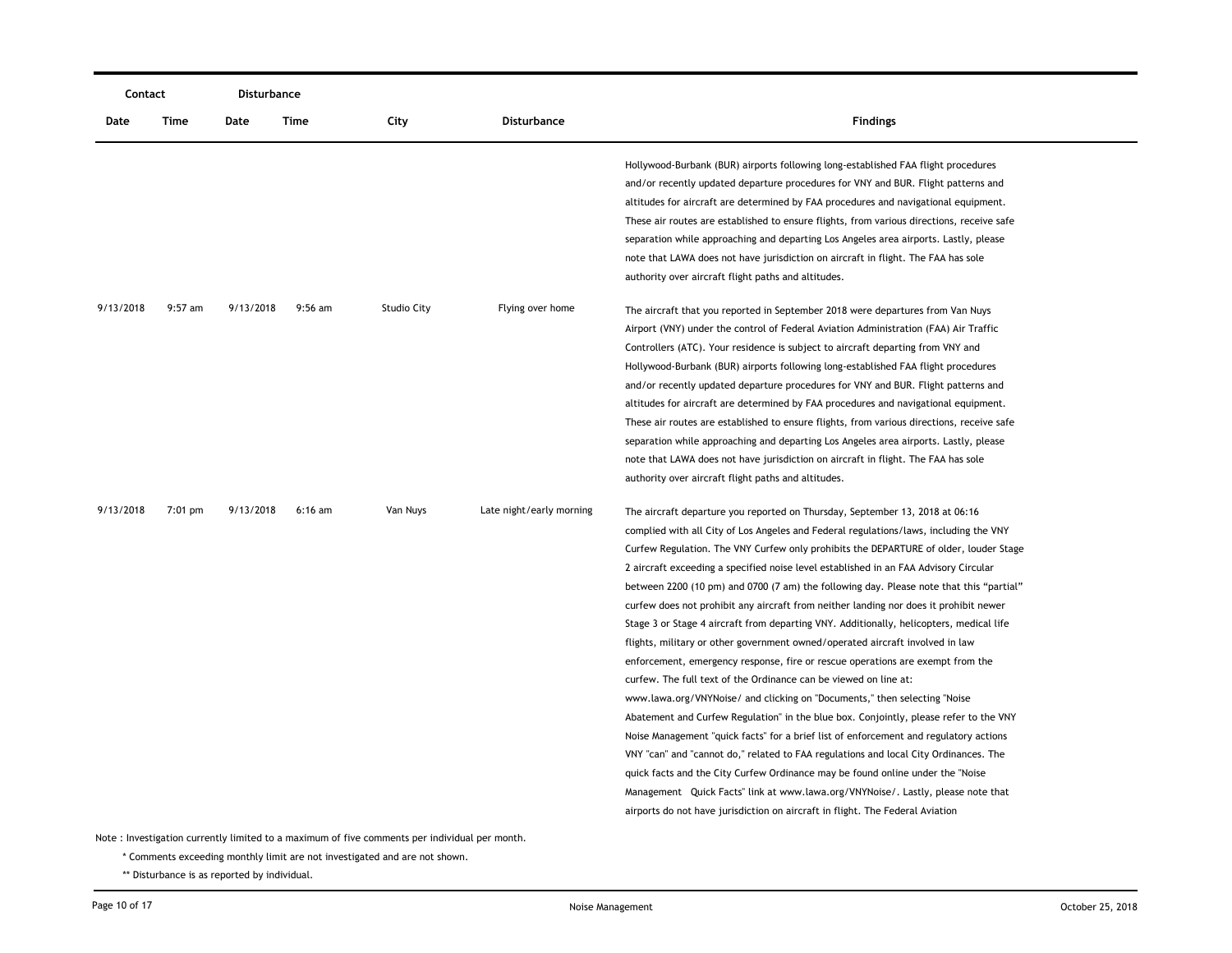| Contact   |           | Disturbance |           |                                                                                               |                    |                                                                                                                                                                                                                                                                                                                                                                                                                                                                                                                                                                                                                                                                                                                                                                                                                                                                                                                                                                                                                                                                   |
|-----------|-----------|-------------|-----------|-----------------------------------------------------------------------------------------------|--------------------|-------------------------------------------------------------------------------------------------------------------------------------------------------------------------------------------------------------------------------------------------------------------------------------------------------------------------------------------------------------------------------------------------------------------------------------------------------------------------------------------------------------------------------------------------------------------------------------------------------------------------------------------------------------------------------------------------------------------------------------------------------------------------------------------------------------------------------------------------------------------------------------------------------------------------------------------------------------------------------------------------------------------------------------------------------------------|
| Date      | Time      | Date        | Time      | City                                                                                          | <b>Disturbance</b> | <b>Findings</b>                                                                                                                                                                                                                                                                                                                                                                                                                                                                                                                                                                                                                                                                                                                                                                                                                                                                                                                                                                                                                                                   |
|           |           |             |           |                                                                                               |                    | Administration has ultimate authority over aircraft flight patterns and regulates<br>virtually all aviation activities. This includes altitudes and direction of flight with the<br>major emphasis on safety. Please contact the FAA by writing to FAA Western Pacific<br>Region, P.O. Box 92007, Los Angeles, CA 90009 for further information.                                                                                                                                                                                                                                                                                                                                                                                                                                                                                                                                                                                                                                                                                                                  |
| 9/13/2018 | 9:47 pm   | 9/13/2018   | $9:45$ pm | <b>Studio City</b>                                                                            | Flying over home   | The aircraft that you reported Thursday, September 13th, and Sunday, September 23,<br>2018 were departures from Van Nuys Airport (VNY) under the control of Federal<br>Aviation Administration (FAA) Air Traffic Controllers (ATC). Your residence is subject to<br>aircraft departing from VNY and Hollywood-Burbank (BUR) airports following<br>long-established FAA flight procedures and/or recently updated departure procedures<br>for VNY and BUR. Flight patterns and altitudes for aircraft are determined by FAA<br>procedures and navigational equipment. These air routes are established to ensure<br>flights, from various directions, receive safe separation while approaching and<br>departing Los Angeles area airports. Lastly, please note that LAWA does not have<br>jurisdiction on aircraft in flight. The FAA has sole authority over aircraft flight paths<br>and altitudes.                                                                                                                                                             |
| 9/14/2018 | 11:07 am  | 9/14/2018   | 11:05 am  | Encino                                                                                        | Flying over home   | The aircraft that you reported on Friday, September 14, 2018 at 11:07 was an arrival<br>to Van Nuys Airport (VNY). A search of the given time $(11:07 + / - 15$ minutes) showed<br>one jet departure at 10:57. The aforementioned aircraft flew over your home at<br>approximately 2,946 feel Mean Sea Level (MSL) as measured by VNY's Airport Noise<br>Monitoring and Management System (ANOMS). Your residence is subject to aircraft<br>departing from VNY and Hollywood-Burbank (BUR) airports following long-established<br>FAA flight procedures and/or recently updated departure procedures for VNY and BUR.<br>Flight patterns and altitudes for aircraft are determined by FAA procedures and<br>navigational equipment. These air routes are established to ensure flights, from various<br>directions, receive safe separation while approaching and departing Los Angeles area<br>airports. Lastly, please note that LAWA does not have jurisdiction on aircraft in flight.<br>The FAA has sole authority over aircraft flight paths and altitudes. |
| 9/14/2018 | $3:57$ pm | 9/14/2018   | $3:55$ pm | North Hollywood                                                                               | Flying over home   | The aircraft that you reported on Friday, September 14th, Monday, September 17th,<br>Monday, September 24th, Friday, September 28th, and Saturday, September 29, 2018<br>at 15:55, 08:09, 08:50, 15:39 and 07:45 respectively were departures from Van Nuys<br>Airport (VNY) under the control of Federal Aviation Administration (FAA) Air Traffic<br>Controllers (ATC). Your residence is subject to aircraft departing from VNY and<br>Hollywood-Burbank (BUR) airports following long-established FAA flight procedures                                                                                                                                                                                                                                                                                                                                                                                                                                                                                                                                       |
|           |           |             |           | Note: Investigation currently limited to a maximum of five comments per individual per month. |                    |                                                                                                                                                                                                                                                                                                                                                                                                                                                                                                                                                                                                                                                                                                                                                                                                                                                                                                                                                                                                                                                                   |

\* Comments exceeding monthly limit are not investigated and are not shown.

\*\* Disturbance is as reported by individual.

\_\_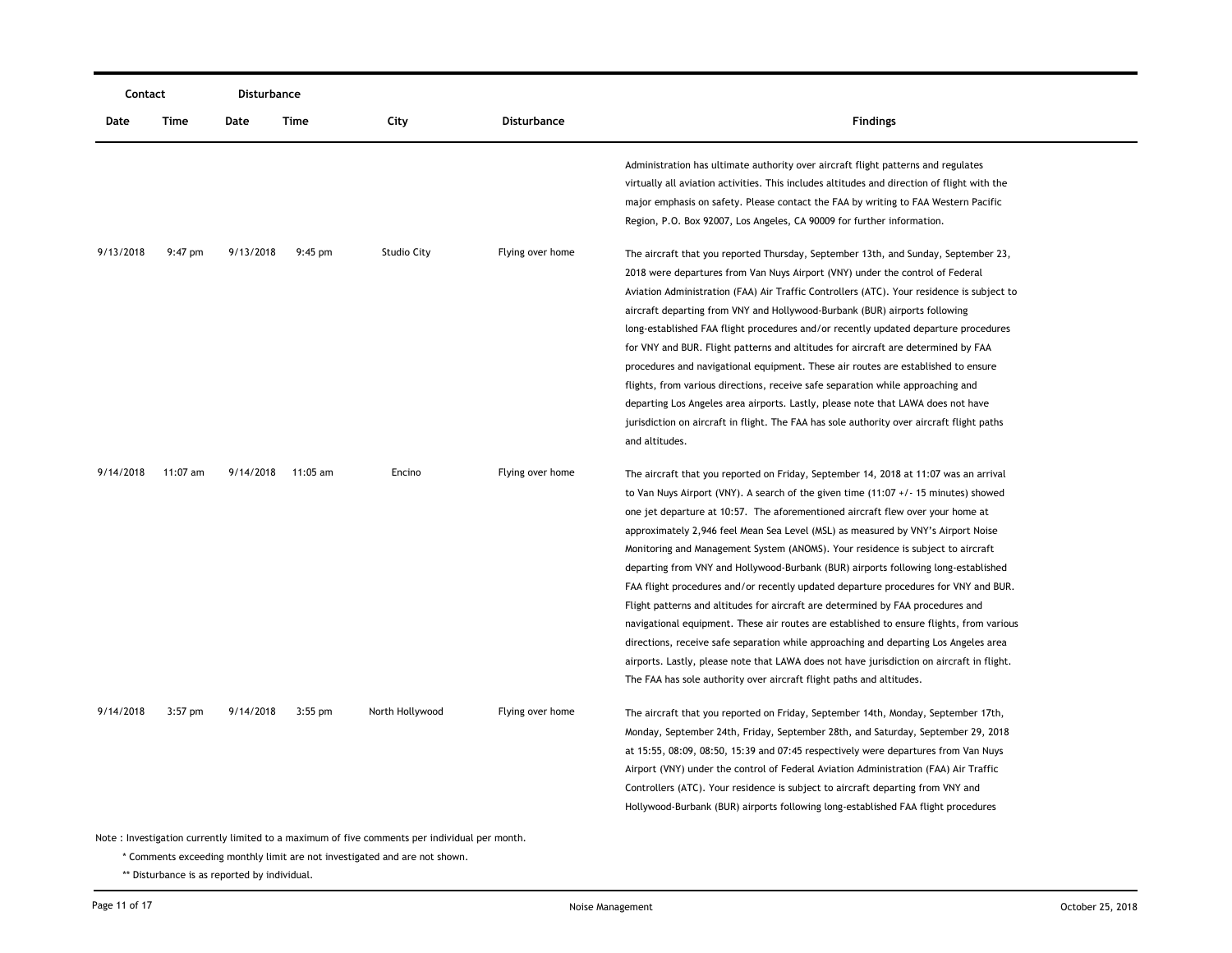| Contact   |                                                                                               | Disturbance |          |              |                          |                                                                                                                                                                                                                                                                                                                                                                                                                                                                                                                                                                                                                                                                                                                                                                                                                                                                                                                                                                                                                                                                                                                                                                                                                                                                                                                                                                                                                                                                                                                                                                                                                                                                                                                                                                                                                 |  |  |  |
|-----------|-----------------------------------------------------------------------------------------------|-------------|----------|--------------|--------------------------|-----------------------------------------------------------------------------------------------------------------------------------------------------------------------------------------------------------------------------------------------------------------------------------------------------------------------------------------------------------------------------------------------------------------------------------------------------------------------------------------------------------------------------------------------------------------------------------------------------------------------------------------------------------------------------------------------------------------------------------------------------------------------------------------------------------------------------------------------------------------------------------------------------------------------------------------------------------------------------------------------------------------------------------------------------------------------------------------------------------------------------------------------------------------------------------------------------------------------------------------------------------------------------------------------------------------------------------------------------------------------------------------------------------------------------------------------------------------------------------------------------------------------------------------------------------------------------------------------------------------------------------------------------------------------------------------------------------------------------------------------------------------------------------------------------------------|--|--|--|
| Date      | Time                                                                                          | Date        | Time     | City         | <b>Disturbance</b>       | <b>Findings</b>                                                                                                                                                                                                                                                                                                                                                                                                                                                                                                                                                                                                                                                                                                                                                                                                                                                                                                                                                                                                                                                                                                                                                                                                                                                                                                                                                                                                                                                                                                                                                                                                                                                                                                                                                                                                 |  |  |  |
|           |                                                                                               |             |          |              |                          | and/or recently updated departure procedures for VNY and BUR. Flight patterns and<br>altitudes for aircraft are determined by FAA procedures and navigational equipment.<br>These air routes are established to ensure flights, from various directions, receive safe<br>separation while approaching and departing Los Angeles area airports. Lastly, please<br>note that LAWA does not have jurisdiction on aircraft in flight. The FAA has sole<br>authority over aircraft flight paths and altitudes.                                                                                                                                                                                                                                                                                                                                                                                                                                                                                                                                                                                                                                                                                                                                                                                                                                                                                                                                                                                                                                                                                                                                                                                                                                                                                                       |  |  |  |
| 9/15/2018 | $11:29$ pm                                                                                    | 9/15/2018   | 11:25 pm | North Hills  | Late night/early morning | The aircraft activity you reported in September 2018 complied with all City of Los<br>Angeles and Federal regulations/laws, including the VNY Curfew Regulation. The VNY<br>Curfew only prohibits the DEPARTURE of older, louder Stage 2 aircraft exceeding a<br>specified noise level established in an FAA Advisory Circular between 2200 (10 pm) and<br>0700 (7 am) the following day. Please note that this "partial" curfew does not prohibit<br>any aircraft from neither landing nor does it prohibit newer Stage 3 or Stage 4 aircraft<br>from departing VNY. Additionally, helicopters, medical life flights, military or other<br>government owned/operated aircraft involved in law enforcement, emergency<br>response, fire or rescue operations are exempt from the curfew. The full text of the<br>Ordinance can be viewed on line at: www.lawa.org/VNYNoise/ and clicking on<br>"Documents," then selecting "Noise Abatement and Curfew Regulation" in the blue box.<br>Please also refer to the VNY Noise Management "quick facts" for a brief list of<br>enforcement and regulatory actions VNY "can" and "cannot do," related to FAA<br>regulations and local City Ordinances. The quick facts and the City Curfew Ordinance<br>may be found online under the "Noise Management Quick Facts" link at<br>www.lawa.org/VNYNoise/. Lastly, please note that airports do not have jurisdiction on<br>aircraft in flight. The Federal Aviation Administration has ultimate authority over<br>aircraft flight patterns and regulates virtually all aviation activities. This includes<br>altitudes and direction of flight with the major emphasis on safety. Please contact the<br>FAA by writing to FAA Western Pacific Region, P.O. Box 92007, Los Angeles, CA 90009<br>for further information. |  |  |  |
| 9/16/2018 | 4:11 pm                                                                                       | 9/08/2018   | 4:33 pm  | Sherman Oaks | Low flying               | The aircraft you reported on Saturday, September 8, 2018 at 16:33 was a Robinson R44<br>departure from Hollywood-Burbank Airport (BUR) and not associated with Van Nuys<br>Airport (VNY) operations. Please contact the BUR Hotline at (800) 441-0409 for further<br>information regarding this flight. Lastly, please note that airports do not have<br>jurisdiction on aircraft in flight. The Federal Aviation Administration (FAA) has ultimate<br>authority over aircraft flight patterns and regulates virtually all aviation activities.<br>This includes altitudes and direction of flight with the major emphasis on safety. Please                                                                                                                                                                                                                                                                                                                                                                                                                                                                                                                                                                                                                                                                                                                                                                                                                                                                                                                                                                                                                                                                                                                                                                    |  |  |  |
|           | Note: Investigation currently limited to a maximum of five comments per individual per month. |             |          |              |                          |                                                                                                                                                                                                                                                                                                                                                                                                                                                                                                                                                                                                                                                                                                                                                                                                                                                                                                                                                                                                                                                                                                                                                                                                                                                                                                                                                                                                                                                                                                                                                                                                                                                                                                                                                                                                                 |  |  |  |

\* Comments exceeding monthly limit are not investigated and are not shown.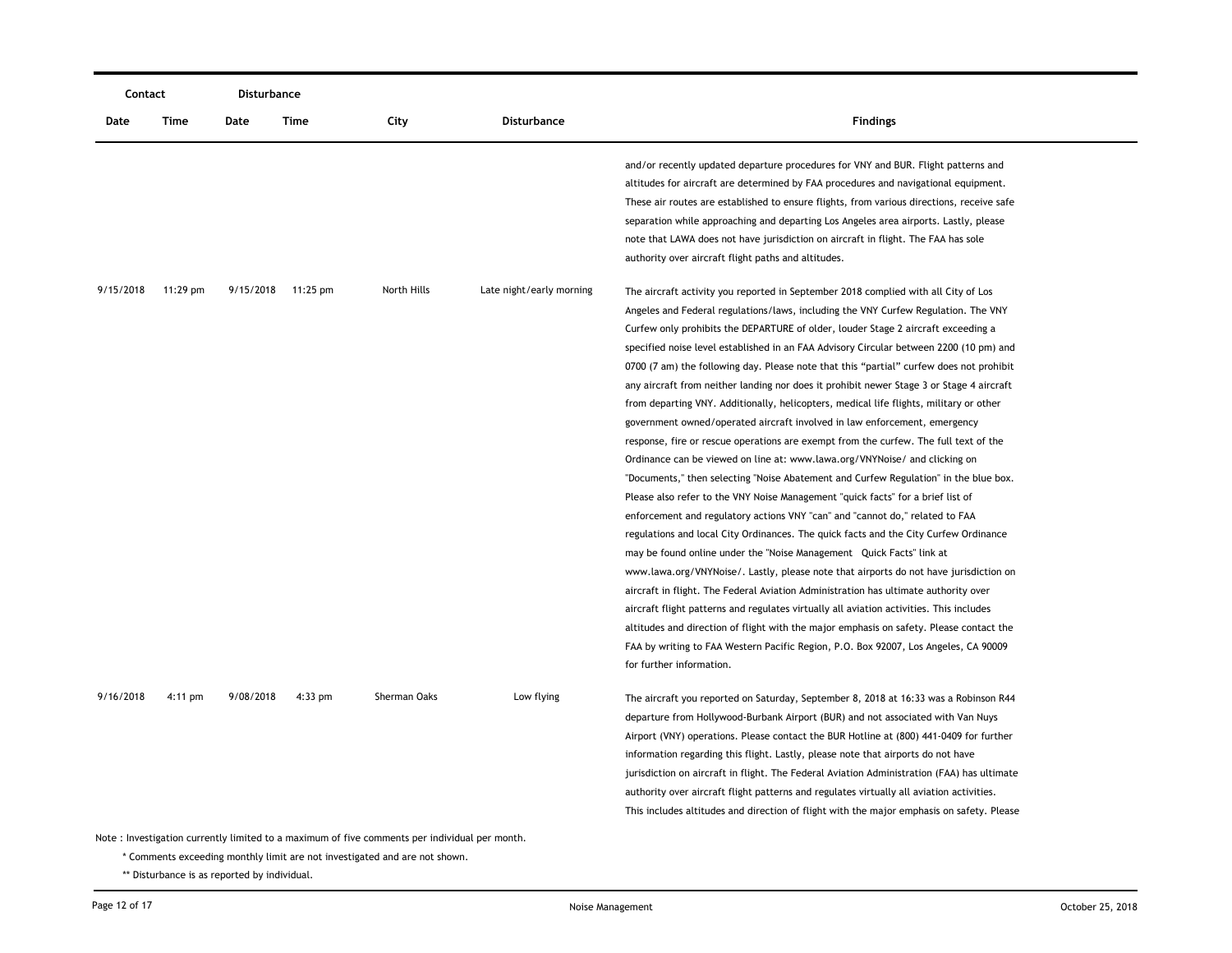| Contact   |           | Disturbance |         |                    |                    |                                                                                                                                                                                                                                                                                                                                                                                                                                                                                                                                                                                                                                                                                                                                                                                                                                                                            |
|-----------|-----------|-------------|---------|--------------------|--------------------|----------------------------------------------------------------------------------------------------------------------------------------------------------------------------------------------------------------------------------------------------------------------------------------------------------------------------------------------------------------------------------------------------------------------------------------------------------------------------------------------------------------------------------------------------------------------------------------------------------------------------------------------------------------------------------------------------------------------------------------------------------------------------------------------------------------------------------------------------------------------------|
| Date      | Time      | Date        | Time    | City               | <b>Disturbance</b> | <b>Findings</b>                                                                                                                                                                                                                                                                                                                                                                                                                                                                                                                                                                                                                                                                                                                                                                                                                                                            |
|           |           |             |         |                    |                    | contact the FAA by writing to FAA Western Pacific Region, P.O. Box 92007, Los<br>Angeles, CA 90009 for further information.                                                                                                                                                                                                                                                                                                                                                                                                                                                                                                                                                                                                                                                                                                                                                |
| 9/16/2018 | $4:18$ pm | 9/16/2018   | 4:17 pm | North Hollywood    | Flying over home   | The aircraft that you reported Sunday, September 2018 was a departure from Van<br>Nuys Airport (VNY) under the control of Federal Aviation Administration (FAA) Air<br>Traffic Controllers (ATC). Your residence is subject to aircraft departing from VNY and<br>Hollywood-Burbank (BUR) airports following long-established FAA flight procedures<br>and/or recently updated departure procedures for VNY and BUR. Flight patterns and<br>altitudes for aircraft are determined by FAA procedures and navigational equipment.<br>These air routes are established to ensure flights, from various directions, receive safe<br>separation while approaching and departing Los Angeles area airports. Lastly, please<br>note that LAWA does not have jurisdiction on aircraft in flight. The FAA has sole<br>authority over aircraft flight paths and altitudes.           |
| 9/17/2018 | 8:09 am   | 9/17/2018   | 8:07 am | <b>Studio City</b> | Flying over home   | The aircraft that you reported Monday, September 17, 2018 was a departure from Van<br>Nuys Airport (VNY) under the control of Federal Aviation Administration (FAA) Air<br>Traffic Controllers (ATC). Your residence is subject to aircraft departing from VNY and<br>Hollywood-Burbank (BUR) airports following long-established FAA flight procedures<br>and/or recently updated departure procedures for VNY and BUR. Flight patterns and<br>altitudes for aircraft are determined by FAA procedures and navigational equipment.<br>These air routes are established to ensure flights, from various directions, receive safe<br>separation while approaching and departing Los Angeles area airports. Lastly, please<br>note that LAWA does not have jurisdiction on aircraft in flight. The FAA has sole<br>authority over aircraft flight paths and altitudes.       |
| 9/19/2018 | $8:30$ pm | 9/19/2018   | 8:29 pm | <b>Studio City</b> | Flying over home   | The aircraft that you reported on Wednesday, September 19, 2018 was a departure<br>from Van Nuys Airport (VNY) under the control of Federal Aviation Administration (FAA)<br>Air Traffic Controllers (ATC). Your residence is subject to aircraft departing from VNY<br>and Hollywood-Burbank (BUR) airports following long-established FAA flight procedures<br>and/or recently updated departure procedures for VNY and BUR. Flight patterns and<br>altitudes for aircraft are determined by FAA procedures and navigational equipment.<br>These air routes are established to ensure flights, from various directions, receive safe<br>separation while approaching and departing Los Angeles area airports. Lastly, please<br>note that LAWA does not have jurisdiction on aircraft in flight. The FAA has sole<br>authority over aircraft flight paths and altitudes. |

\* Comments exceeding monthly limit are not investigated and are not shown.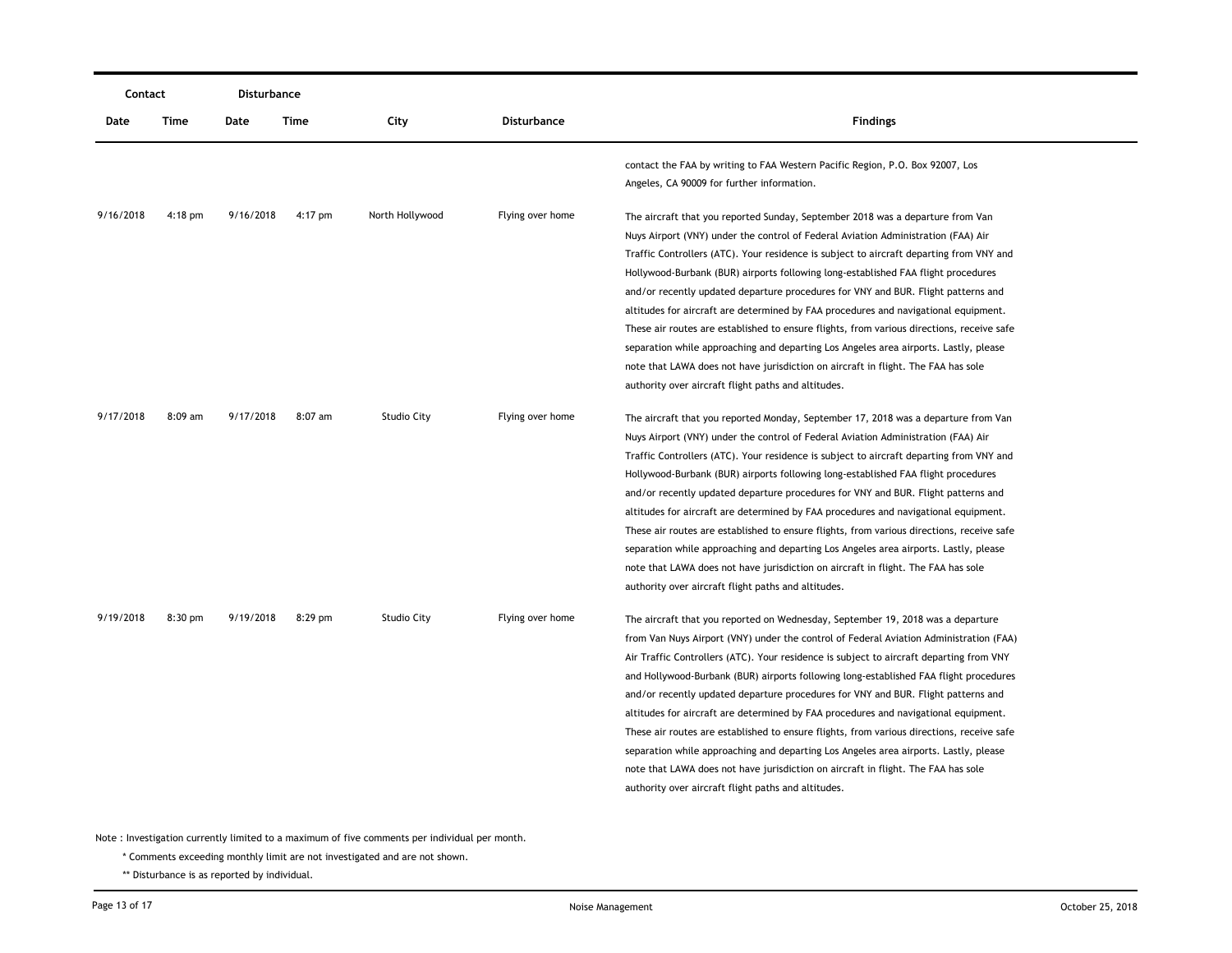|           | Contact   |           | Disturbance        |          |                          |                                                                                                                                                                                                                                                                                                                                                                                                                                                                                                                                                                                                                                                                                                                                                                                                                                                                                                                                                                                                                                                                                                                                                                                                                                                                                                                                                                                                                                                     |
|-----------|-----------|-----------|--------------------|----------|--------------------------|-----------------------------------------------------------------------------------------------------------------------------------------------------------------------------------------------------------------------------------------------------------------------------------------------------------------------------------------------------------------------------------------------------------------------------------------------------------------------------------------------------------------------------------------------------------------------------------------------------------------------------------------------------------------------------------------------------------------------------------------------------------------------------------------------------------------------------------------------------------------------------------------------------------------------------------------------------------------------------------------------------------------------------------------------------------------------------------------------------------------------------------------------------------------------------------------------------------------------------------------------------------------------------------------------------------------------------------------------------------------------------------------------------------------------------------------------------|
| Date      | Time      | Date      | Time               | City     | <b>Disturbance</b>       | <b>Findings</b>                                                                                                                                                                                                                                                                                                                                                                                                                                                                                                                                                                                                                                                                                                                                                                                                                                                                                                                                                                                                                                                                                                                                                                                                                                                                                                                                                                                                                                     |
| 9/23/2018 | $8:57$ am | 9/23/2018 | 12:06 am           | Encino   | Late night/early morning | Your residence is subject to numerous departure aircraft from Van Nuys Airport (VNY)<br>and Hollywood-Burbank (BUR) airports. Flight patterns and altitudes for aircraft are<br>standardized and determined by FAA procedures and electronic navigational aid<br>equipment. These air routes are established to ensure flights, from various directions,<br>receive adequate separation while approaching and departing Los Angeles area<br>airports. In addition, the volume of aircraft operations, including jet operations at<br>VNY has been increasing with the improving economy since reaching a low in 2009, so<br>compared to the past few years there may be more frequent departures over your<br>community. Additionally, please note that airports do not have jurisdictions over<br>aircraft in flight, how frequently or where the Federal Aviation Administration (FAA)<br>SoCal Air Traffic Controllers (ATC) may sequence aircraft. The FAA has ultimate<br>authority over aircraft flight patterns and regulates virtually all aviation activity.<br>Lastly, please refer to the VNY Noise Management "quick facts" for a brief list of<br>enforcement and regulatory actions VNY "can" and "cannot do," related to FAA<br>regulations and local City Ordinances. The quick facts may be found online under the<br>"Noise Management - Quick Facts" link at www.lawa.org/VNYNoise/. Please contact<br>the FAA by writing to FAA |
| 9/23/2018 | 11:29 am  |           | 9/23/2018 11:15 am | Van Nuys | Circling                 | The incident that you reported on Sunday, September 23, 2018 at 11:15 was a Pitt's<br>Special (an acrobatic airplane) pilot flying touch and goes (a procedure that allows the<br>pilot to land and immediately take off without making a complete stop. This procedure is<br>standard at most general aviation airports) VNY's Chief of Operations and I meet with<br>various tenants, including flight schools regularly explaining VNY policy regarding early<br>turns and the affects that the associated noise has on the nearby communities and<br>residents. Additionally, please refer to the Noise Management "quick facts" for a brief<br>list of enforcement and regulatory actions VNY "can" and "cannot do," related to FAA<br>regulations and local City Ordinances. The quick facts may be found online under the<br>"Noise Management - Quick Facts" link at www.lawa.org/VNYNoise/<br>http://www.lawa.org/VNYNoise/. Lastly, please note that airports do not have<br>jurisdiction on aircraft in flight. The FAA has ultimate authority over aircraft flight<br>patterns and regulates virtually all aviation activity. This includes takeoffs, landings,<br>altitudes and direction of flight with the major emphasis on safety. Please contact the<br>FAA at FAA Western-Pacific Region, P.O. Box 92007, Los Angeles, CA 90009 for more<br>information regarding aviation issues.                                               |

\* Comments exceeding monthly limit are not investigated and are not shown.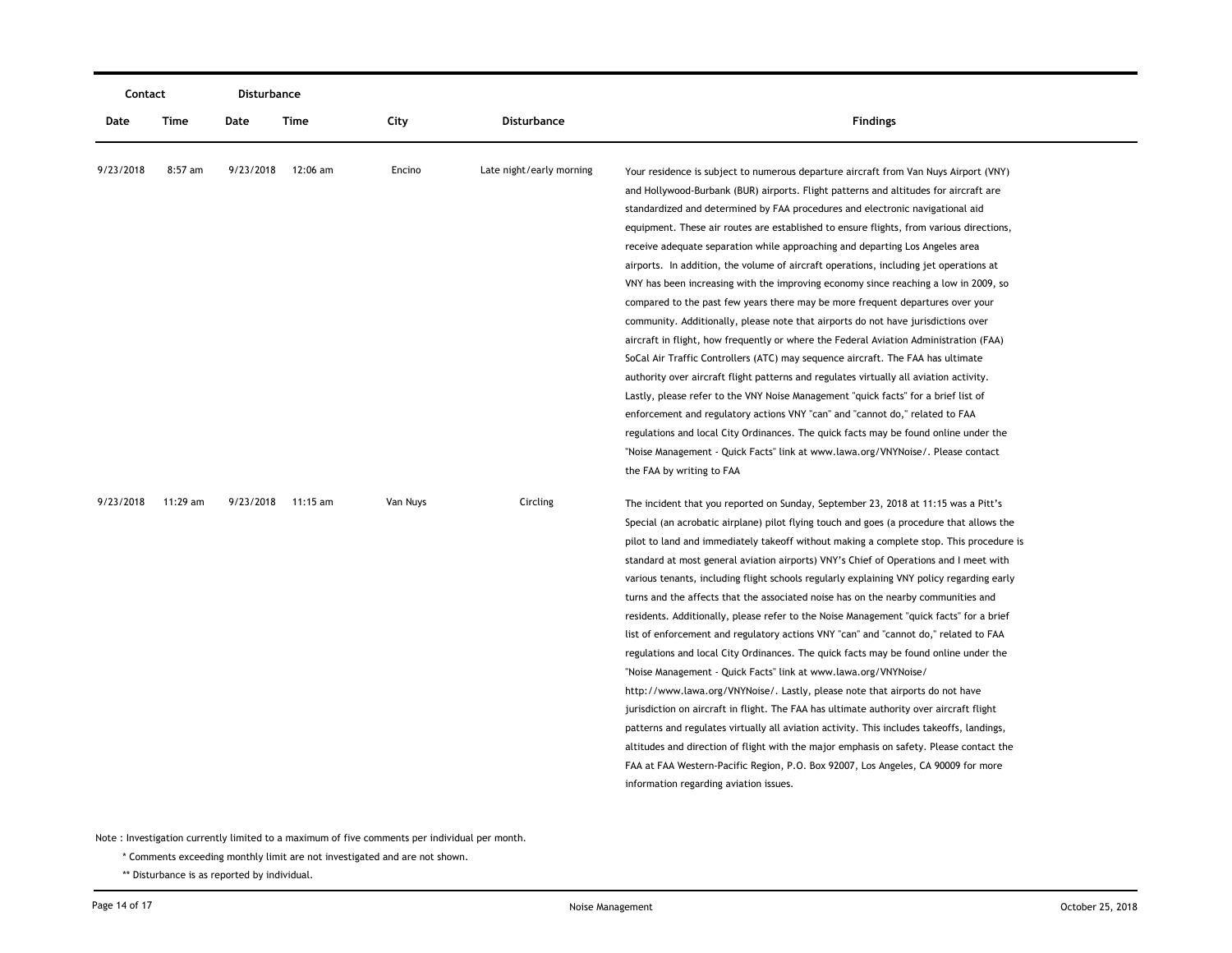|           | Contact            |           | Disturbance        |                    |                          |                                                                                                                                                                                                                                                                                                                                                                                                                                                                                                                                                                                                                                                                                                                                                                                                                                                                                                                                                                                                                                                                       |
|-----------|--------------------|-----------|--------------------|--------------------|--------------------------|-----------------------------------------------------------------------------------------------------------------------------------------------------------------------------------------------------------------------------------------------------------------------------------------------------------------------------------------------------------------------------------------------------------------------------------------------------------------------------------------------------------------------------------------------------------------------------------------------------------------------------------------------------------------------------------------------------------------------------------------------------------------------------------------------------------------------------------------------------------------------------------------------------------------------------------------------------------------------------------------------------------------------------------------------------------------------|
| Date      | Time               | Date      | Time               | City               | Disturbance              | <b>Findings</b>                                                                                                                                                                                                                                                                                                                                                                                                                                                                                                                                                                                                                                                                                                                                                                                                                                                                                                                                                                                                                                                       |
| 9/23/2018 | 8:09 pm            | 9/23/2018 | $8:08$ pm          | Sherman Oaks       | Flying over home         | The aircraft that you reported on Sunday, September 23, 2018 was a departure from<br>Van Nuys Airport (VNY) under the control of Federal Aviation Administration (FAA) Air<br>Traffic Controllers (ATC). Your place of business is subject to aircraft departing from<br>VNY and Hollywood-Burbank (BUR) airports following long-established FAA flight<br>procedures and/or recently updated departure procedures for VNY and BUR. Flight<br>patterns and altitudes for aircraft are determined by FAA procedures and navigational<br>equipment. These air routes are established to ensure flights, from various directions,                                                                                                                                                                                                                                                                                                                                                                                                                                        |
|           |                    |           |                    |                    |                          | receive safe separation while approaching and departing Los Angeles area airports.<br>Lastly, please note that LAWA does not have jurisdiction on aircraft in flight. The FAA<br>has sole authority over aircraft flight paths and altitudes.                                                                                                                                                                                                                                                                                                                                                                                                                                                                                                                                                                                                                                                                                                                                                                                                                         |
| 9/23/2018 | $10:34 \text{ pm}$ |           | 9/23/2018 10:33 pm | <b>Studio City</b> | Flying over home         | The aircraft that you reported on Monday, September 23rd, Tuesday, September 24th<br>and Sunday, September 30, 2018 at 22:33, 19:09 and 21:46 respectively were<br>departures from Van Nuys Airport (VNY) under the control of Federal Aviation<br>Administration (FAA) Air Traffic Controllers (ATC). Your residence is subject to aircraft<br>departing from VNY and Hollywood-Burbank (BUR) airports following long-established<br>FAA flight procedures and/or recently updated departure procedures for VNY and BUR.<br>Flight patterns and altitudes for aircraft are determined by FAA procedures and<br>navigational equipment. These air routes are established to ensure flights, from various<br>directions, receive safe separation while approaching and departing Los Angeles area<br>airports. Lastly, please note that LAWA does not have jurisdiction on aircraft in flight.<br>The FAA has sole authority over aircraft flight paths and altitudes.                                                                                                 |
| 9/24/2018 | $10:50$ am         | 9/22/2018 | $6:32$ am          | Sherman Oaks       | Late night/early morning | Your residence is subject to numerous departure aircraft from Van Nuys Airport (VNY)<br>and Hollywood-Burbank (BUR) airports. Flight patterns and altitudes for aircraft are<br>standardized and determined by FAA procedures and electronic navigational aid<br>equipment. These air routes are established to ensure flights, from various directions,<br>receive adequate separation while approaching and departing Los Angeles area<br>airports. In addition, the volume of aircraft operations, including jet operations at<br>VNY has been increasing with the improving economy since reaching a low in 2009, so<br>compared to the past few years there may be more frequent departures over your<br>community. Additionally, please note that airports do not have jurisdictions over<br>aircraft in flight, how frequently or where the Federal Aviation Administration (FAA)<br>SoCal Air Traffic Controllers (ATC) may sequence aircraft. The FAA has ultimate<br>authority over aircraft flight patterns and regulates virtually all aviation activity. |

\* Comments exceeding monthly limit are not investigated and are not shown.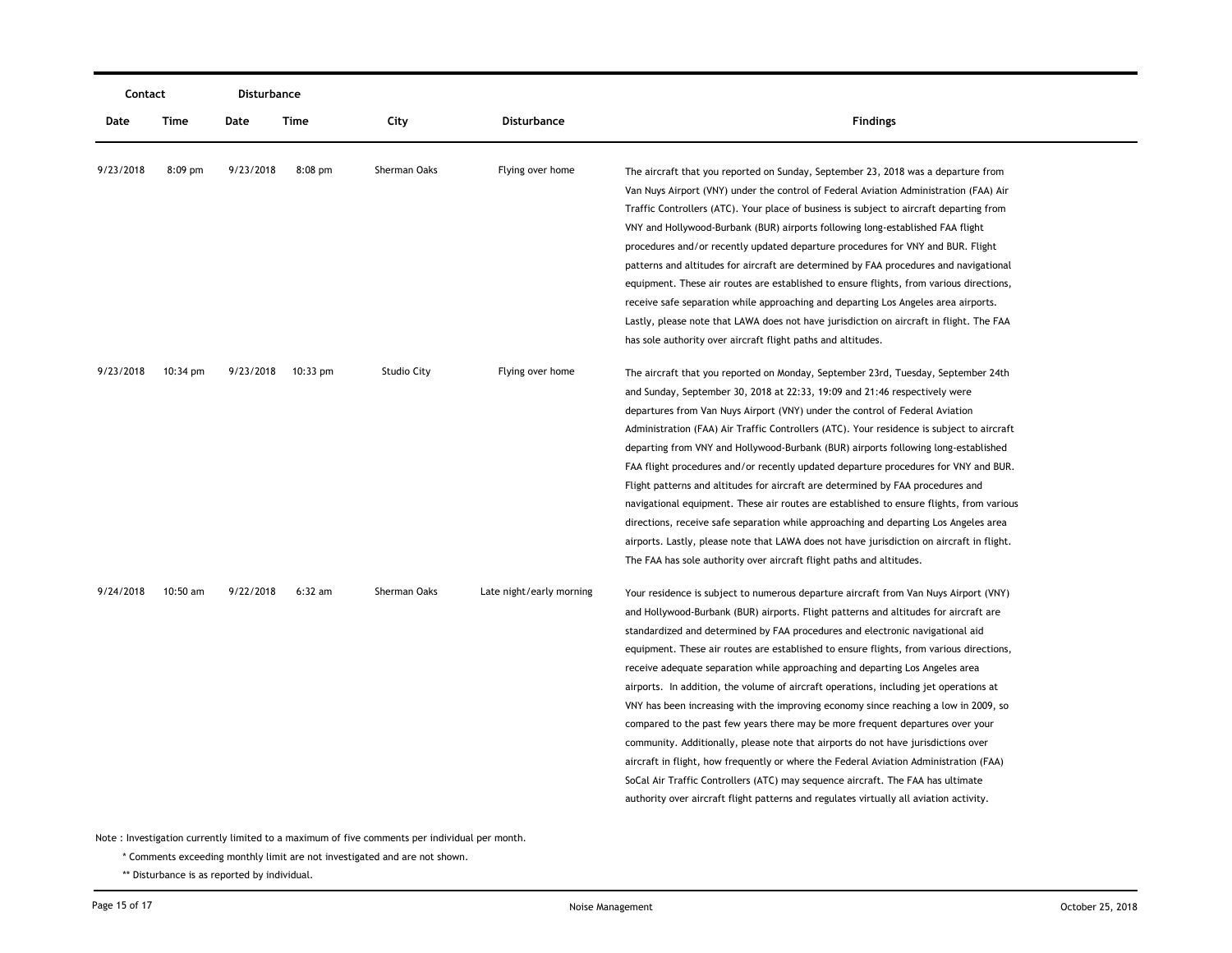| Contact   |                                                                                                | <b>Disturbance</b> |                    |              |                    |                                                                                                                                                                                                                                                                                                                                                                                                                                                                                                                                                                                                                                                                                                                                                                                                                                                                                                                                                                                                                                                                                                                                                                                                                                                                                   |  |  |  |
|-----------|------------------------------------------------------------------------------------------------|--------------------|--------------------|--------------|--------------------|-----------------------------------------------------------------------------------------------------------------------------------------------------------------------------------------------------------------------------------------------------------------------------------------------------------------------------------------------------------------------------------------------------------------------------------------------------------------------------------------------------------------------------------------------------------------------------------------------------------------------------------------------------------------------------------------------------------------------------------------------------------------------------------------------------------------------------------------------------------------------------------------------------------------------------------------------------------------------------------------------------------------------------------------------------------------------------------------------------------------------------------------------------------------------------------------------------------------------------------------------------------------------------------|--|--|--|
| Date      | Time                                                                                           | Date               | Time               | City         | <b>Disturbance</b> | <b>Findings</b>                                                                                                                                                                                                                                                                                                                                                                                                                                                                                                                                                                                                                                                                                                                                                                                                                                                                                                                                                                                                                                                                                                                                                                                                                                                                   |  |  |  |
|           |                                                                                                |                    |                    |              |                    | Lastly, please refer to the VNY Noise Management "quick facts" for a brief list of<br>enforcement and regulatory actions VNY "can" and "cannot do," related to FAA<br>regulations and local City Ordinances. The quick facts may be found online under the<br>"Noise Management - Quick Facts" link at www.lawa.org/VNYNoise/. Please contact<br>the FAA by writing to FAA Western-Pacific Region, P.O. Box 92007, Los Angeles, CA<br>90009 for further information regarding aviation matters.                                                                                                                                                                                                                                                                                                                                                                                                                                                                                                                                                                                                                                                                                                                                                                                   |  |  |  |
| 9/24/2018 | $8:08$ pm                                                                                      |                    | 9/23/2018 11:00 am | Lake Balboa  | Circling           | The aircraft you reported on Sunday, September 23, 2018 at 11:00 was a Cessna C172<br>that departed Van Nuys Airport (VNY) on runway 16R under the direction and control<br>of the Federal Aviation Administration (FAA) Air Traffic Controllers (ATC). The pilot was<br>directed by ATC to turn left 15 degrees for a departing Gulfstream. ATC amended the<br>turn and instructed the pilot to turn 360 degrees for safety and separation concerns<br>as two jets were on arrival for runway 16R. Additionally, please note that airports do<br>not have jurisdictions over aircraft in flight, how frequently or where the FAA ATC may<br>sequence aircraft. The FAA has ultimate authority over aircraft flight patterns and<br>regulates virtually all aviation activity. Lastly, please refer to the VNY Noise<br>Management "quick facts" for a brief list of enforcement and regulatory actions VNY<br>"can" and "cannot do," related to FAA regulations and local City Ordinances. The quick<br>facts may be found online under the "Noise Management - Quick Facts" link at<br>www.lawa.org/VNYNoise/. Please contact the FAA by writing to FAA Western-Pacific<br>Region, P.O. Box 92007, Los Angeles, CA 90009 for further information regarding<br>aviation matters. |  |  |  |
| 9/26/2018 | $2:56$ pm                                                                                      | 9/26/2018          | $2:54$ pm          | Encino       | Flying over home   | The aircraft you reported on Wednesday, September 26, 2018 at 14:54 was a<br>departure from Hollywood-Burbank Airport (BUR) and not associated with Van Nuys<br>Airport (VNY) operations. Please contact the BUR Hotline at (800) 441-0409 for further<br>information regarding this flight. Lastly, please note that airports do not have<br>jurisdiction on aircraft in flight. The Federal Aviation Administration (FAA) has sole<br>authority over aviation activities.                                                                                                                                                                                                                                                                                                                                                                                                                                                                                                                                                                                                                                                                                                                                                                                                       |  |  |  |
| 9/28/2018 | 4:34 pm                                                                                        | 9/28/2018          | $4:34$ pm          | Sherman Oaks | Flying over home   | The aircraft you reported on Friday, September 28, 2018 at 16:34 and Saturday,<br>September 29, 2018 at 14:57 and 17:13 respectively, were departures from<br>Hollywood-Burbank Airport (BUR) and was not associated with VNY operations. Please<br>contact the BUR Hotline at (800) 441-0409 for further information regarding this flight.<br>Airports do not have jurisdiction on aircraft in flight. Lastly, please note that airports<br>do not have jurisdiction on aircraft in flight. The FAA has sole authority over aircraft                                                                                                                                                                                                                                                                                                                                                                                                                                                                                                                                                                                                                                                                                                                                            |  |  |  |
|           | Note : Investigation currently limited to a maximum of five comments per individual per month. |                    |                    |              |                    |                                                                                                                                                                                                                                                                                                                                                                                                                                                                                                                                                                                                                                                                                                                                                                                                                                                                                                                                                                                                                                                                                                                                                                                                                                                                                   |  |  |  |

\* Comments exceeding monthly limit are not investigated and are not shown.